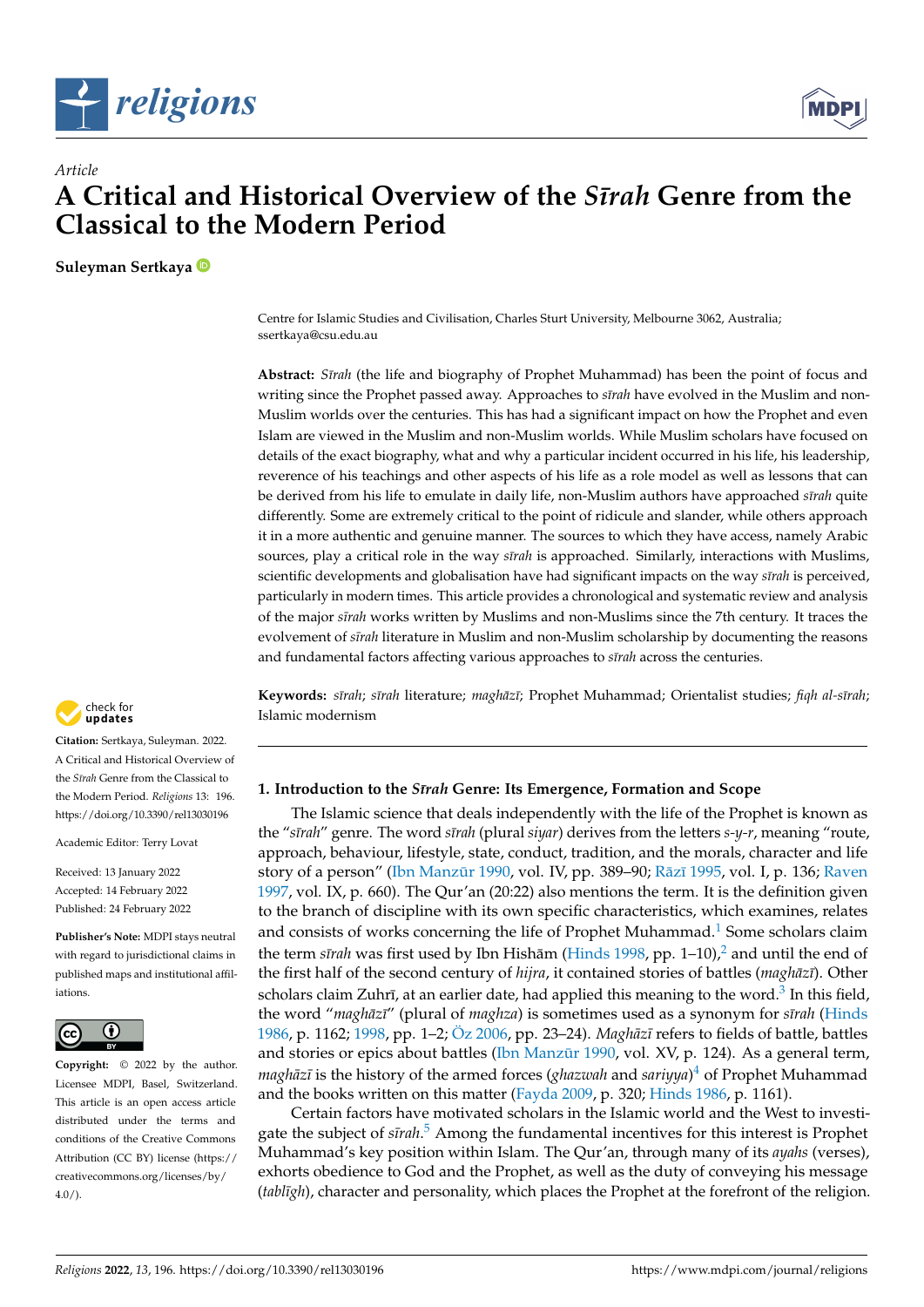<span id="page-1-1"></span><span id="page-1-0"></span>Certain sections draw up a *sīrah* blueprint<sup>[6](#page-16-5)</sup> by mentioning elements of and important incidents in the Prophet's life. Others—by referring directly and sometimes indirectly (40 of the 114 *surahs* do this) to events concerning the Prophet and his companions—make frequent reference to the Prophet, demonstrating to Muslims the importance of learning and knowing about his life. As a result of these incentives, Muslims have made great efforts to know the Prophet and introduce him to others. These matters, concerning *strah* and *maghāzī,* have been widely mentioned in books on exegesis of the Qur'an and *hadith.*<sup>[7](#page-16-6)</sup> Answers to questions addressed by the companions to the Prophet concerning his life are the first materials of *sīrah* (Bukhārī [2008,](#page-18-0) vol. IV, pp. 80, 83; Ibn Ishāq [1981,](#page-19-7) p. 28; [Ibn](#page-19-8) Hishām [2006,](#page-19-8) vol. I, p. 661). Abd Allah Ibn Abbas, a cousin of the Prophet, states he tried to learn the verses of the Qur'an relating to *sīrah* and *maghāzī* from his childhood days by visiting the Prophet's companions. He emphasised the foremost factor leading to the birth and development of this discipline was the Qur'an (Ibn Kathīr [1976,](#page-19-9) vol. VIII, p. 298). In this respect, the interest shown in the life of the Prophet derives from the Qur'an, rendering the opinions of those who consider [\(Vida](#page-20-0) [1997,](#page-20-0) vol. X, p. 700; [Rubin](#page-19-10) [2007,](#page-19-10) XXII reports it as the opinion of [Horovitz](#page-19-11) [\(2002\)](#page-19-11); [Raven](#page-19-2) [1997,](#page-19-2) p. 661) his life to be the continuation, in a more developed form*,* of the *ayyām al-Arab<sup>[8](#page-16-7)</sup> as unreliable [\(Fayda](#page-19-6) [2009,](#page-19-6) p. 320).* 

<span id="page-1-2"></span>Another area that contains *sīrah* materials are the works on *asbāb al-nuzūl* (occasions of revelation). The fact the Qur'an and life of the Prophet are strongly connected has led exegetes of the Qur'an to the conclusion that his life is not self-contained. The requirement to ascertain when and how each verse has been sent down has also resulted in the need to carry out in-depth research into the life of the Prophet and those who have studied *sīrah* and *maghāzī* have similarly mentioned this. Thus, while the development of *sīrah* has paralleled the development of the *hadith*, it has at the same time paralleled the science of *tafs¯ır* (Qur'anic exegesis) [\(Kister](#page-19-12) [1983,](#page-19-12) pp. 353–54).

Furthermore, the *sīrah* and *maghāzī*, beginning with the *tābi' ūn* (followers of the companions), were embellished and converted into epic tales and poetry [\(Öz](#page-19-5) [2006,](#page-19-5) pp. 54–58; [Kister](#page-19-12) [1983,](#page-19-12) pp. 357-61; [Rubin](#page-19-10) [2007,](#page-19-10) pp. XXII-XXIII) by individuals known as *qussās* (story tellers) [\(Cirit](#page-18-1) [2001,](#page-18-1) vol. XXVI; [Fayda](#page-19-6) [2009,](#page-19-6) p. 320), and were added to the *sīrah* works during the earlier periods. So, the personality of the Prophet, his battles, those who took part in them, his victories and other similar matters were related in the verses of the Qur'an, the *hadith* and the words of the companions.

Another important area within the discipline of *s¯ırah* that contribute to its formation is *ansab* (genealogy). Books written on this subject contain special sections to describe the ancestry and genealogy of the Prophet. Emphasis is placed on his noble lineage, especially the fact his roots could be traced back to Prophet Abraham through his son Ishmael, as well as belonging to the meritorious Quraysh tribe and the famous Hashimī family [\(Kister](#page-19-12) [1983,](#page-19-12) p. 361; [Rubin](#page-19-10) [2007,](#page-19-10) p. XXIII).

In addition, interest in *sīrah* increased due to the resolution of legal and political problems, acceptance of the *hijra* (migration) as the starting date of the Islamic calendar, and the need to obtain information concerning the lives of the companions for the establishment of *d¯ıwan¯* (council of state). Political and religious disagreements during and after the era of the third Caliph, Uthman, relationships with non-Muslims as a result of victories and conquests, and various debates on religion, only added pace to *sīrah* studies.

The agreements reached with the Jews and polytheists living in Medīna (Medīnan Constitution) during the life of the Prophet, the letters sent to other Arab and Christian tribal leaders or kings in surrounding countries, the complaints to tax officers, the relationships with the companions who embraced the life of the Prophet as a model, the mutual relationship between the Prophet and other factions within the community who claimed to be believers, or others who did not believe, and the activities he attempted to undertake, were collected together as a whole in the greatest possible detail, and recorded as part and sources of *sīrah* literature [\(Kister](#page-19-12) [1983,](#page-19-12) pp. 352–53).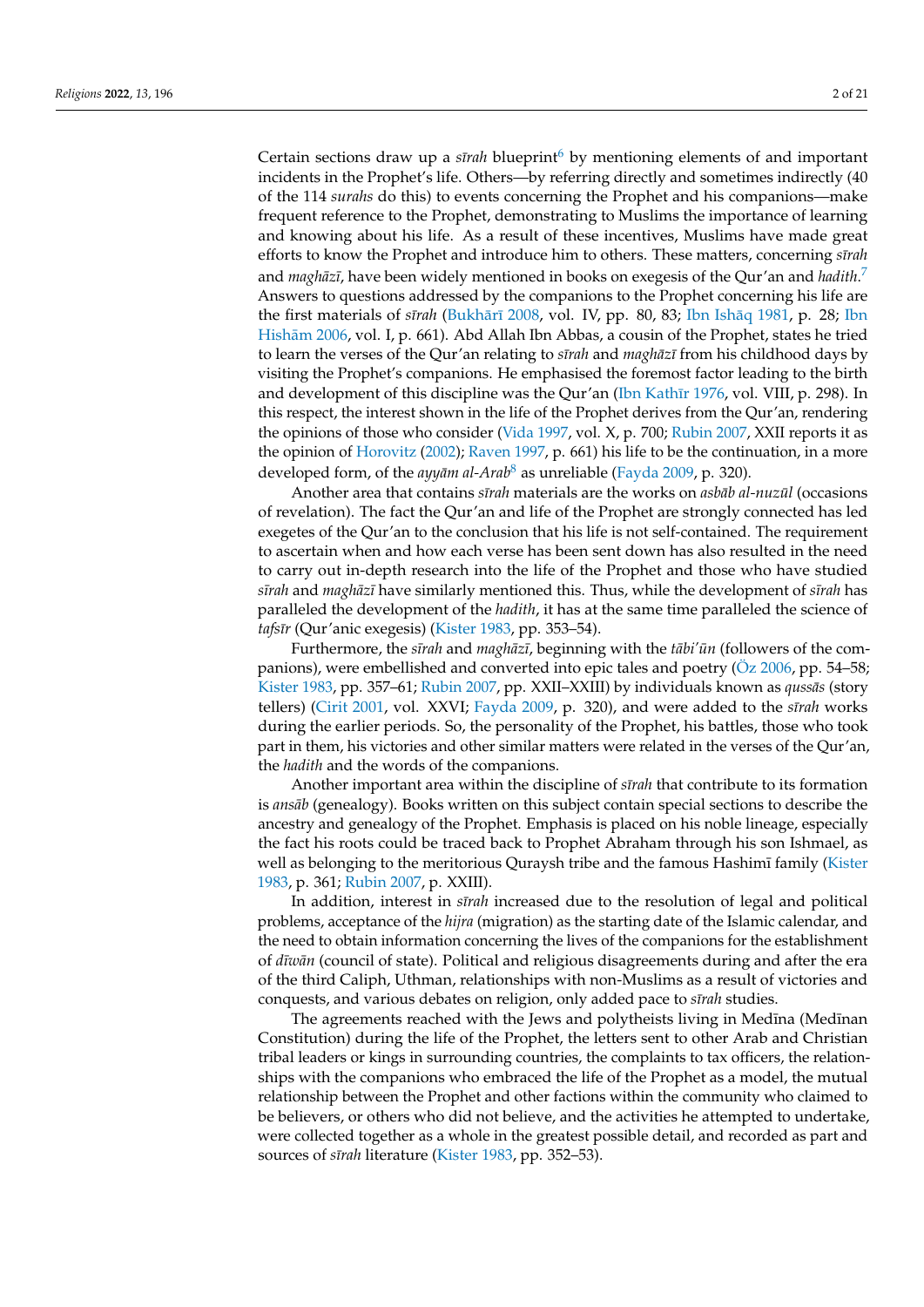#### **2. Understanding the** *S¯ırah* **Genre and Its Evolution**

Before moving to a critical and historical overview of *s¯ırah* genre, it is important to underline the scarcity of the works in English that examine *sīrah* literature as a whole. *Sīrah*, as a discipline and critical works produced on biography of the Prophet, is discussed in books that focus on *s¯ırah* literature in general terms, as part of a short encyclopedia entry or briefly dealt with at the beginning of books on the biography of Prophet Muhammad. They generally remain insufficient as they predominantly focus on a few early *s¯ırah* sources and the emergence and importance of the genre. This article is novel in succinctly and systematically introducing the literature since its inception to the modern period by reviewing the works from the Muslim and non-Muslim worlds. It pays greater attention to emergence of the discipline and forerunners of the genre in early Muslim scholarship by critically evaluating the early classical works. Similarly, how *sīrah* works emerged and how Prophet Muhammad is depicted in Western literature since as early as the 9th century were also captured. The image of Prophet Muhammad in the Western mind through this literature, its accuracy and authenticity as well as its evolution over the centuries, is also critically evaluated. In this regard, the article will contribute to the field by exposing researchers to literature from its inception to the modern period through primary sources. It will grant readers an opportunity to understand the evolution of *s¯ırah* literature over centuries and the motivation for authors who penned works on *s¯ırah* in the Muslim and non-Muslim worlds. It documents various approaches towards *sīrah* in the modern period together with its reasons and touches on the direction of *sīrah* writings. Although the life of the Prophet is central for Muslims and a lot of research is being produced about him, *sīrah* as a discipline, *s¯ırah* writings, approaches towards *s¯ırah* and its future are often neglected. Thus, this article sheds light on these critical aspects and aims to reinvigorate serious discussion on what will define the future of *s¯ırah* writings in the Muslim and non-Muslim worlds by comprehensively dealing with the emergence, evolution and approaches towards *sīrah*.

#### **3.** *S¯ırah* **Literature**

As stated above, as a result of factors that have motivated research into the life of the Prophet, studies on *sīrah* and *maghāzī* among the Muslim scholars began with the companions and gained pace through the works of their children and followers. Zayn al-Abidīn (d. 712), the great-grandson of the Prophet (son of Husayn), stated, "We learnt of the *maghāzī* of the Prophet in the same way we learnt the chapters of the Qur'an'' [\(Ibn](#page-19-13) Kathīr [n.d.,](#page-19-13) vol. III, p. 242), clearly showing the importance attached to this discipline. Three individuals—Ka'b al-Ahbār (d. 652), Abd Allah ibn Salām (d. 663) and Wahb ibn Munabbih (d. 732)—realised the need for Muslims to research the life of the Prophet. These scholars considered this to be part of creation in general and a part of world and Islamic history in particular. As they came from the culture of *Ahl al-Kitāb* (People of the Book), who used pre-Islamic beliefs as a contributory source to *sīrah*, they did so in terms of understanding, comprehension and content. At the early stage of *s¯ırah* studies, their work played an undeniable role in the integration of areas such as creation, knowledge from the previous scriptures and previous prophets. These were usually contained in the introduction sections of works on Islamic history so the life of the Prophet could be evaluated as a part of the whole [\(Kister](#page-19-12) [1983,](#page-19-12) p. 354; [Öz](#page-19-5) [2006,](#page-19-5) p. 119).

<span id="page-2-0"></span>There is an organic link among Islamic disciplines, and in particular the shared roots of *hadith* and *s¯ırah*. As these Islamic disciplines developed in tandem, the writers and recorders of *hadith* were laying the foundations of *sīrah* and *maghāzī*. From a chronological perspective, the first individual encountered in the *tābi' ūn* is Urwah ibn Zubayr (d. 713), the nephew of Aisha (the Prophet's wife), and a scholar who obtained *hadith* from many companions, and in particular his aunt, who was one of the seven greatest jurists during his time in Medina. He was the initiator and founder of the disciplines of *sīrah* and *maghāzī*, recording knowledge about *s¯ırah*, preventing material being lost and/or mislaid, laying the foundations of *sīrah* methodology, and writing the first epistles and books on *sīrah*.<sup>[9](#page-16-8)</sup> Urwah is the first serious authority on *sīrah* and a turning point in this field, due to his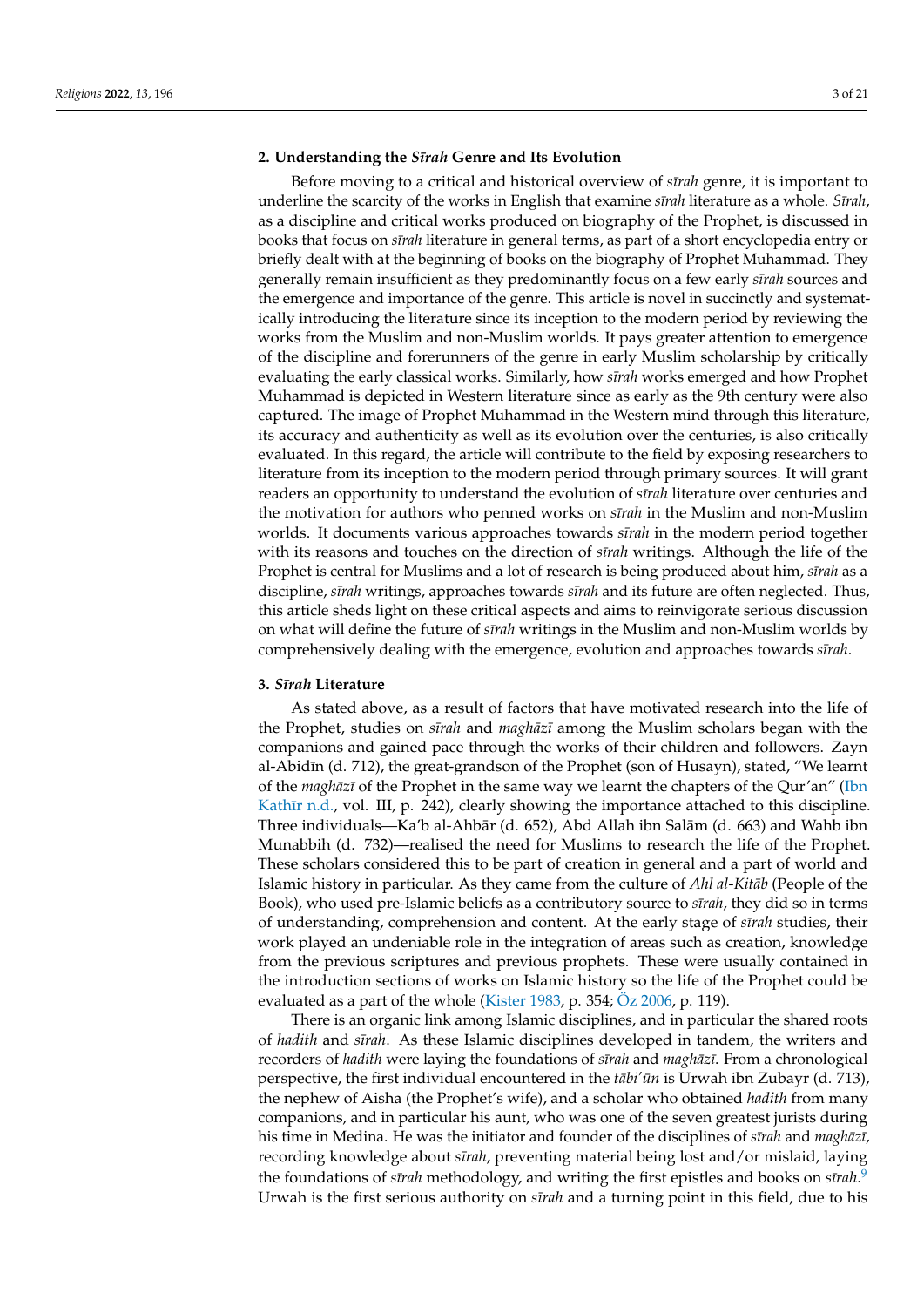concentrated and meticulous research on *sīrah*. His epistles were used as foundational sources by later scholars who benefited from and influenced particularly of his content, style and methods for *sīrah* writings. Thanks to his most famous student, Zuhrī, and his son, Hishām, he co-founded the methodology of *sīrah* writings, which was then passed down to the next generation and continued to develop thereafter [\(Öz](#page-19-5) [2006,](#page-19-5) p. 168).

After Urwah comes Shurahbīl ibn Sa'd (d. 740), who met many of the Prophet's companions and composed various works on *s¯ırah*. He is well known for certain narratives that cannot be found elsewhere.

Another important *sīrah* and *maghāzī* scholar of the *tābi'ūn* generation is Âsim ibn Umar ibn Qatādah (d. 737). He taught *sīrah*, *maghāzī* and the life stories of the companions at the Damascus mosque during the caliphate of Umar ibn Abd al-Azīz (d. 720). Many narratives in his *sahīfah* (script) were transmitted through Wāqidī, Ibn Sa'd, Tabarī and in particular Ibn Ishāq, who was one of his students ([Terzi](#page-20-1) [1991,](#page-20-1) vol. III, p. 479).

Abd Allah ibn Abū Bakr [Ibn Hazm](#page-19-14) [\(1971\)](#page-19-14) is yet another well-known individual of the *tābi'ūn*, who recorded many topics that he received from his great-grandfather, Amr ibn Hazm. The most important and novel contribution of Abd Allah to *sīrah* literature is his narration of events from the life of Prophet Muhammad, which he obtained from a collection kept by his grandfather [\(Öz](#page-19-5) [2006,](#page-19-5) p. 193).

After these individuals and their seminal works, subsequent scholars produced independent and more in-depth works on *sīrah* and *maghāzī*, building on existing compilations and other sources. At the forefront of these is Zuhr $\bar{I}$  (d. 721), whom Umar ibn Abd al-Az $\bar{I}z$ employed to collect and officially document *hadith*. Zuhrī officially began documenting the *hadith*, which up until then had only existed unofficially. He thus ushered in a new era in *sīrah* and *maghāzī* writing [\(Öz](#page-19-5) [2006,](#page-19-5) pp. 220–21; [Lecker](#page-19-15) [2002,](#page-19-15) vol. XI, p. 565). Zuhrī collected narratives transmitted by Urwah from Aisha, by Asim ibn Umar from Mahmud ibn Labīd and by Abd Allah ibn Abū Bakr from his father, Abū Bakr. He was successful in creating a written corpus that was accessible to his students, Musa ibn Uqbah<sup>[10](#page-16-9)</sup> (d. 758), Ibn Ishāq and Ma'mar ibn Rashīd $11$  (d. 770). These three students went on to write important works on *s¯ırah* and *maghaz¯ ¯ı*. In this way, Zuhr¯ı prevented material from being lost and enabled later scholars to produce compiled and classified works. Even though none of the works attributed to Zuhrī are extant, a large part of the literature on the life of the Prophet is based on his narratives [\(Fayda](#page-19-6) [2009,](#page-19-6) p. 321). In this respect, Zuhrī's narratives and works enabled later scholars to document and trace the changes in *sīrah* writing over time.

<span id="page-3-1"></span><span id="page-3-0"></span>Following Zuhrī, Islamic history witnesses and enters the period most frequently associated with *s¯ırah* writings, namely the first half of the 2nd century of hijrah, when Zuhrī's students, the last representatives of the *tābi' ūn* generation, left a permanent mark on *s¯ırah* writing. The writers in this period collected narratives made accessible in articles and books, on matters considered important by Zuhrī, and classified them chronologically based on the subject. They thus established the general and final shape of *sīrah* and *maghāzī* writing. This is the period when *strah* writing became enriched in terms of its sources and content, and when a methodology of *s¯ırah* took a solid shape. Works undertaken in later periods are generally based on the works carried out within this period and consist of the evaluation and narration of these various reports. Foremost among the writers in this period was Ibn Ishāq (d. 768), whose work left a lasting impact on the field of sīrah.

<span id="page-3-2"></span>Ibn Ishaq holds an important position on *maghazi* and *sīrah* matters. As a result of being a student of Zuhrī, he was well versed in these matters but, in addition, he obtained and classified reports on *sīrah* and *maghāzī* from around 100 other narrators, among whom were many children of the companions of the Prophet. He perceived the history of the world as a history of the prophets and *s¯ırah* as its last hoop [\(Özdemir](#page-19-16) [2007,](#page-19-16) p. 133; [Öz](#page-19-5) [2006,](#page-19-5) p. 297), and wrote his famous work consisting of two parts, *Kitab-Mubtada' wa al-Mabhath ¯ wa al-Maghāzī (Sīrah ibn Ishāq).<sup>[12](#page-16-11)</sup> I*n contrast to ongoing tradition, Ibn Ishāq included in his *Sīrah* narratives of individuals relevant to *Ahl al-Kitāb* and accounts from the books of the Jews, Christians and Zoroastrians, as well as information based on *isra'<sup>†</sup> iiiyyat*. As a technical term, *isra<sup>'</sup>īliyyāt*, in the broadest sense, which is contained in the interpretations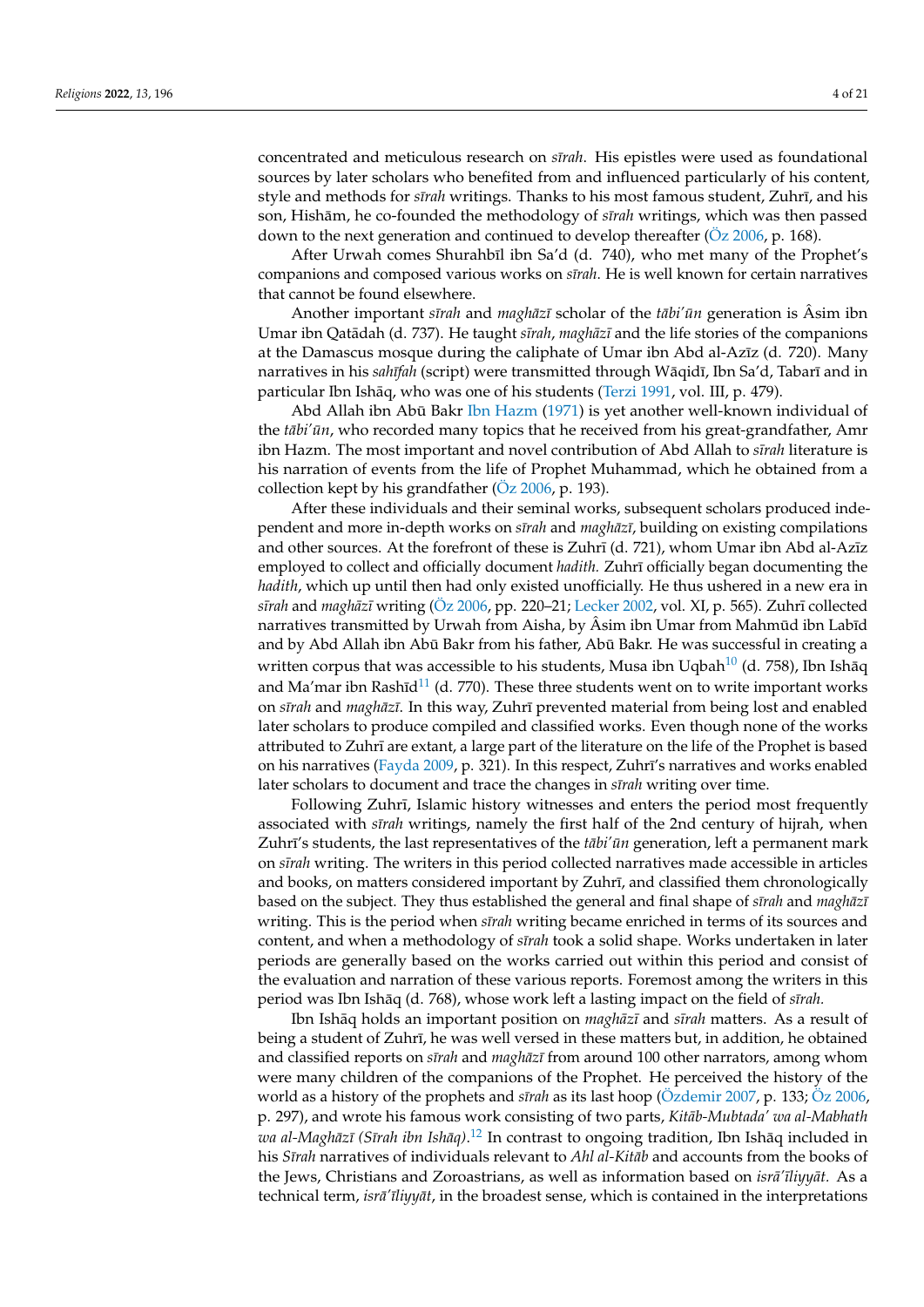and sayings of the Prophet, is the name of the legendary and religious literature belonging to the Jewish, Christian, old Persian and Near East cultural basin. In the strictest sense, it is the collection of narratives and reports coming from predominantly Jewish (and Christian) cultures [\(Albayrak](#page-18-2) [2012\)](#page-18-2).

<span id="page-4-0"></span>Ibn Ishaq's choice received a lot of criticism to the extent that one of the important ¯ amendments made by his student Ibn Hisham, when refining Ibn Ishaq's work, was to ¯ remove all reports emanating from these sources. Regardless, since his original work is accessible, some of those reports still cause contention among scholars, in classical as well as modern times. Classical scholars criticise some of his narrations about the Jews of Khaybar, Banu Nadir and Banu Qurayzah as "odd tales", due to them being directly handed down from their forefathers as reported without question [\(Ibn Hajar](#page-19-17) [1984,](#page-19-17) vol. 9, p. 46; [Ibn Sayyid](#page-19-18) [al-Nas](#page-19-18) [1999,](#page-19-18) vol. 1, pp. 66–67). Similarly, in modern times, W. N. Arafat, in his article on the story of Banu Qurayzah [\(Arafat](#page-18-3)  $1976$ ),<sup>[13](#page-16-12)</sup> examines the chain of transmitters provided by Ibn Ishaq and finds the narrative problematic and highly likely rooted in pre-Islamic ¯ Jewish narratives. He argues that most classical scholars' approaches to Ibn Ishaq were either complacent or rejection; in particular, the number of Jews killed in his narrative is unsubstantiated. Similarly, Adil Salahi's evaluation, in his book on *sīrah* [\(Salahi](#page-19-19) [\(2012,](#page-19-19) pp. 467–73), criticises Ibn Ishaq's narrative and marks it as "a misleading report" since it has ¯ had an impact on subsequent generations to depict the Banu Qurayza narrative on unsound grounds and an illogical number of people being killed as a result. In addition to *isra<sup>'</sup>iliyyat*, Ibn Ishāq's *Sīrah* included stories concerning many correct and incorrect reports regarding *ayyām al-arab* and poems [\(Özdemir](#page-19-16) [2007,](#page-19-16) p. 133). Many historians, especially those who have written books on *sīrah* and *maghāzī*, have quoted Ibn Ishāq. His achievements in narrating *s¯ırah* reports chronologically and as a whole led to later writers adopting this method as normative for describing *sīrah*. Even though the original entire work of Ibn Ishāq no longer exists, two copies are still accessible. $^{14}$  $^{14}$  $^{14}$  It is necessary also to state there are certain criticisms of earlier scholars aimed at Ibn Ishaq, particularly by *jarh* and *ta'dil* scholars (traditionists who validate transmitters) who either rebut or criticise his work [\(Öz](#page-19-5) [2006,](#page-19-5) 291–93; [Jones](#page-19-20) [1986,](#page-19-20) vol. III, p. 811). Of the critics, Malik ibn Anas is famously known as he discredited Ibn Ishaq, casting doubt on his narrations and knowledge using ¯ the impugning (*jarh*) term of *kazzab* "liar" [\(Ibn Sayyid al-Nas](#page-19-18) [1999,](#page-19-18) pp. 60–61). However, scholars who holistically deal with reports on the credibility of transmitters and consider all the reports pay more attention to the views of Ibn al-Madini, Zuhri, Sufyan ibn Uyayna, Shafii, Bukhari, Abu Zar'a and Abu Hatim, who collectively praise and acknowledge Ibn Ishāq's scholarship, particularly in relation to *sīrah* reports.<sup>[15](#page-17-0)</sup>

<span id="page-4-2"></span><span id="page-4-1"></span>The main reason for Malik's negative approach to Ibn Ishāq, according to sīrah scholars, is due to personal issues between the two. Imam Malik was irate because Ibn Ishaq¯ challenged his lineage and argued he was in the lower strata of a particular tribe [\(Ibn](#page-19-18) [Sayyid al-Nas](#page-19-18) [1999,](#page-19-18) pp. 66–67; [al-Zayid](#page-18-4) [1995,](#page-18-4) p. 30). In addition, Malik did not rebuke his narrations as a whole; rather, he objected to Ibn Ishaq accepting reports and accounts concerning *ghazwas* of the Prophet from the children of the Jews who embraced Islam later, like the offspring of the Khabyar, Qurayza and Bani Nadir Jews. This to a large extent aligns with the criticism Ibn Ishaq received from others in respect to the inclusion of *isra'iliyyat* in his *S¯ırah* that was discussed above. Ibn Sayyid al-Nas and Samira al-Zayid, for instance, assert that Ibn Ishaq used those stories so they might be known but not used as evidence. However, Malik and others who are critical of him perhaps viewed the matter differently and argued that narrations should only be taken from trustworthy and verified sources and, once documented, should be used as evidence [\(Ibn Sayyid al-Nas](#page-19-18) [1999,](#page-19-18) p. 67; [al-Zayid](#page-18-4) [1995,](#page-18-4) p. 31).

After Ibn Ishāq, the final important writer in the field of *sīrah* and *maghāzī* in the 2nd century of *hijrah* was Wāqidī (d. 823). Wāqidī compiled his work (Wāqidī [2004\)](#page-20-2), *Kitāb al-Maghāzī*, which only deals with the activities of the Prophet in Medīna, in particular the *ghazwah* and *sariyya* during this period. His style is similar to that of *hadith* writers. Wāqidī uses narratives of earlier scholars, but his failure to cite Ibn Ishaq has led to accusations of ¯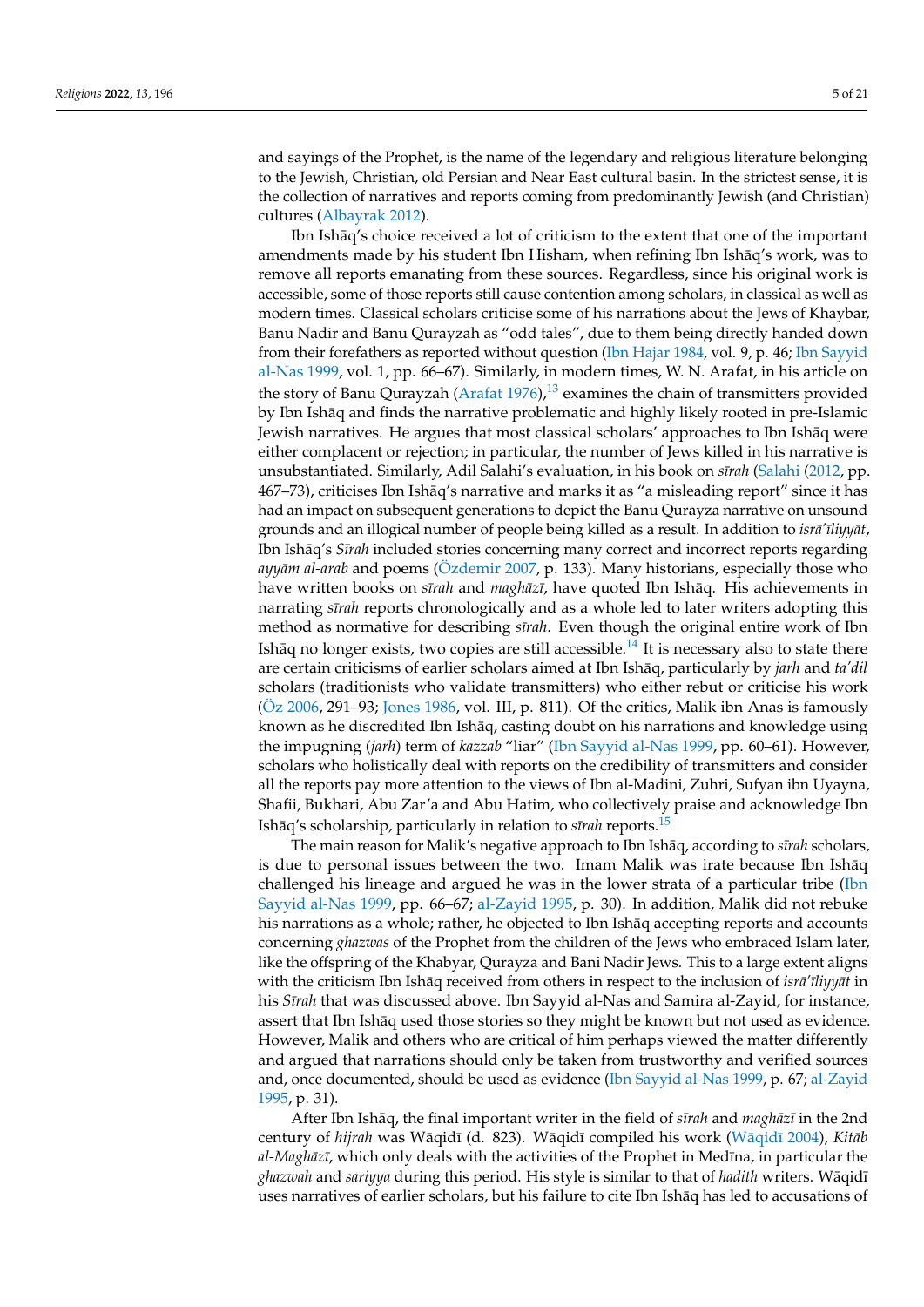<span id="page-5-0"></span>plagiarism. However, these accusations are controversial and cannot be proved  $(Oz 2006,$  $(Oz 2006,$ pp. 377–386; [Leder](#page-19-21) [2002,](#page-19-21) vol. XI, pp. 102–3).<sup>[16](#page-17-1)</sup> Wāqidī has made painstaking efforts to denote correctly what was written previously: official documentation, the chronological dates of the *ghazwah* and *sariyya*, and those who took part in them. He personally visited the locations where the events took place and attempted to obtain topographical information [\(Fayda](#page-19-6) [2009,](#page-19-6) p. 322; [Leder](#page-19-21) [2002,](#page-19-21) p. 102). It is worth noting that Della Vida presents Wāqidī as the founder of the science of *rijāl* [\(Vida](#page-20-0) [1997,](#page-20-0) p. 702) (evaluating the qualities of narrators) and *al-Tabaqāt* by Ibn Sa'd is largely based on Wāqidī.

Wāqidī's student and clerk, Ibn Sa'd (d. 845), also known as Kâtib al-Wāqidī (Wāqidī's scribe), took narratives from the books of his tutors, and benefited from access to Wāqidī's library. He added the attributes of the Prophet as foreseen in the Torah and Bible, *dalail al-nubuwwa* (proofs of prophethood), and the narratives concerning the physical and moral characteristics of the Prophet (*shama'il*) to the outline of the *strah* created by Ibn Ishaq and previous scholars [\(Fayda](#page-19-6) [2009,](#page-19-6) p. 322;  $\ddot{O}z$  [2006,](#page-19-5) p. 450). Further, he wrote the work titled *al-Tabaqāt al-Kubrā*, which also included the biographies of the companions, their followers and successors. As a result, he is considered one of the utmost scholars who had a significant and lasting impact on the content and methodology of the corpus in this field. The first two volumes of his work were assigned to *sīrah* and *maghāzī*, and these constitute the oldest existing texts since the time of Ibn Ishaq, which has survived until ¯ today through Ibn Hishām and Wāqidī. In short, Ibn Sa'd set the format of the sections and topics to be included in a work on *sīrah*. Works written after this date followed almost the same structure and format [\(Fayda](#page-19-6) [2009,](#page-19-6) p. 322; [Fayda](#page-18-5) [2001,](#page-18-5) vol. XX, pp. 294–97; [Özdemir](#page-19-16) [2007,](#page-19-16) p. 134). Furthermore, together with Ibn Sa'd, the genre changed from relaying the narratives of just one writer to comparing the narratives of several ( $Oz$  [2006,](#page-19-5) p. 444). Other individuals who followed Ibn Sa'd, such as al-Tabarī, Ibn al-Athīr and Ibn Kathīr, followed a similar pattern. Ibn Sa'd's work, al-Tabaqat, the oldest available source of the discipline of *rijal*, also influenced later developments, in terms of content and methodology.

Since the 9th century, works on *sīrah* and *maghāzī* have continued along these lines. That is to say, while writings on *sīrah* found their ultimate form with Ibn Sa'd, the material used for *sīrah* continued to increase and included *sīrah*-related information in the *asbab al-nuzūl*, *ansāb* affiliated books, general history books and mystical works [\(Özdemir](#page-19-16) [2007,](#page-19-16) p. 134). The most important works that exist today are: Ibn Hibbān's (d. 965) *al-Sīra* al-Nabawiyya; Ibn Fāris' (d. 1004) Awjaz al-Sīra li Khayr al-Bashar; Ibn Hazm's (d. 1064) *Javāmi' al-Sīra*; Abū al-Faraj Ībn al-Jawzī's [\(1966\)](#page-19-22) *al-Wafā bi Ahwāl al-Mustafā; K*alā'ī's (d. 1237) al-Iqtifā fi Maghāzī Rasul Allah; Ibn al-Athīr (d. 1210), Nawawī (d. 1277) and Abd al-Mu'min al-Dimyātī's (d. 1306) *al-Sīra al-Nabawiyya*; Ibn Sayyid al-Nās's [\(n.d.\)](#page-19-23) *Uyūn al-Athar f¯ı Funun al-Magh ¯ az¯ ¯ı wa al-Shama'il wa al-Siyar ¯* ; Mogultay ibn Kilich's (d. 1361) *al-Ishara ila S ¯ ¯ıra al-Mustafa¯*; Izz al-D¯ın ibn Jamaa's (d. 1366) *al-Mukhtasar al-Kab¯ır fi S¯ıra al-Rasul¯* ; Ibn Kath¯ır's (d. 1373) a*l-Fusul fi S ¯ ¯ırat al-Rasul¯* ; Ibn Hab¯ıb al-Halab¯ı's a*l-Muktafa min S¯ırat al-Mustafa*; and Nur al-D ¯ ¯ın al-Halab¯ı's (d. 1635) *Insan al-Uyun f ¯ ¯ı S¯ıra al-Am¯ın al-Ma'mun¯* (*al-S¯ıra al-Halabiyya*) [\(al-Halab¯ı](#page-18-6) [1980\)](#page-18-6).

Apart from works that deal independently with *sīrah* and *maghāzī*, historical accounts and books about certain aspects of the life of the Prophet also deal with topics relating to *s¯ırah*. The first two volumes of Ibn Sa'd's work [\(Ibn Sa'd](#page-19-24) [2001\)](#page-19-24), as mentioned above, were assigned to *sīrah* and *maghāzī* and constitute the first important *tabaqāt* works (a genre of Islamic biographical literature). In this respect, the *Futuhat* (chronicles on conquests) historian Balādhūrī [\(1403\)](#page-18-7) was the second author to begin with discussions on *sīrah* in his work, *Ansāb al-Ashrāf*. Balādhūrī [\(1959\)](#page-18-8) relates the genealogy of the Prophet in a similar way to Wāqidī and Ibn Sa'd, and from the time of Noah onwards, and includes subject matter common to *sīrah*, such as the attributes of the Prophet, and facts about his personal and family life.

There are also works on *tabaqāt* that do not give special precedence to *sīrah*, but nonetheless contain a wide range of *sīrah* and *maghāzī* materials because they focus on the lives of the companions. Notable among these are: Khalīfa ibn Khalīfa ibn Khayyāt's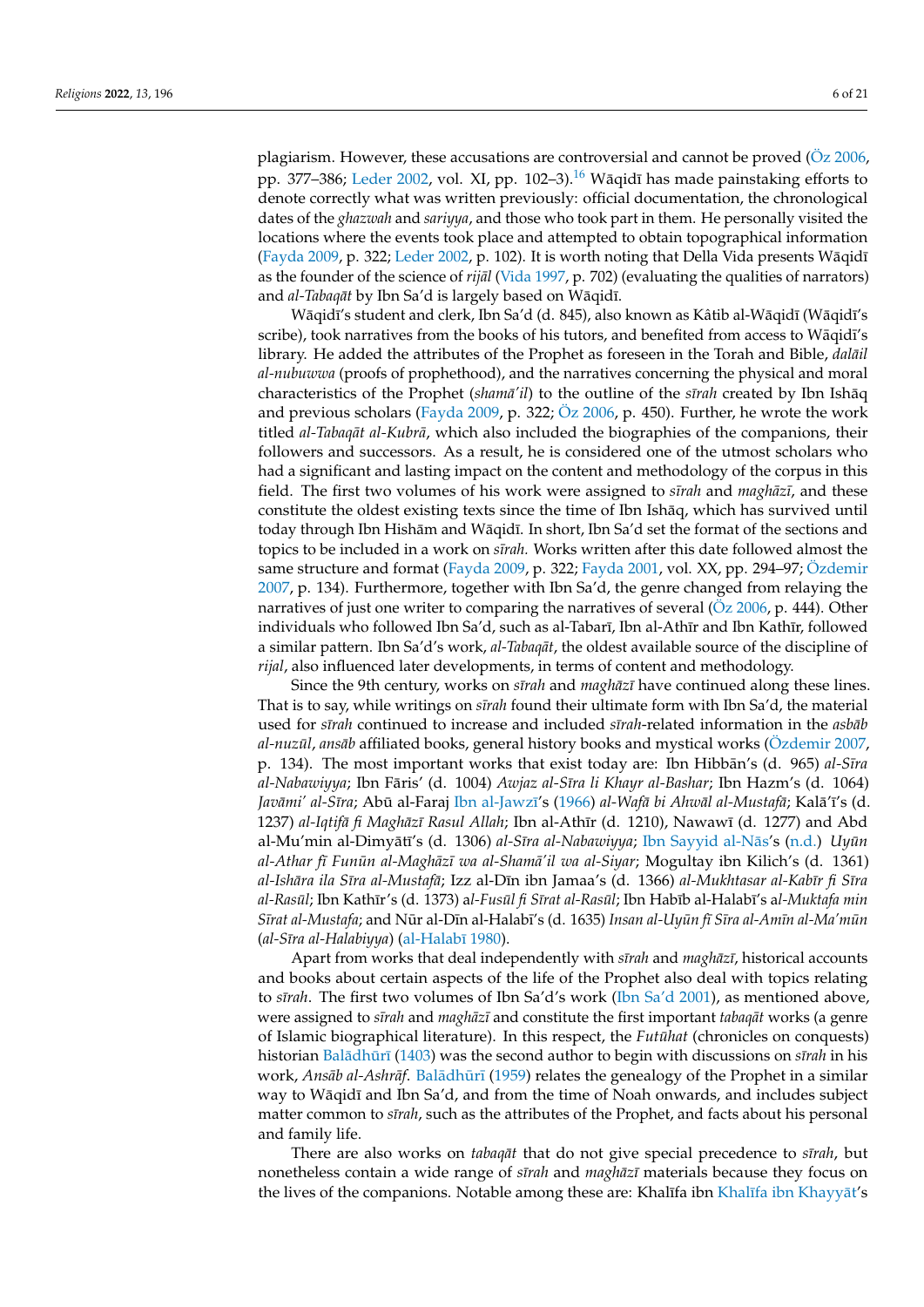[\(1993\)](#page-19-25) *Kitāb al-Tabaqāt*; Ibn Abd al[-Ibn Abd al-Barr'](#page-19-26)s [\(1412\)](#page-19-26) al-Istī'āb fī Ma'rifat al-Ashāb; Ibn al-Ibn al-Athīr's [\(1970\)](#page-19-27) *Usd al-Ghāba fī Ma'rifa al-Sahāba*; and Dhahabī's [\(1413\)](#page-18-9) *Siyar al-A'lām al-Nubālah* [\(Fayda](#page-19-6) [2009,](#page-19-6) p. 323). It is worth noting here that it is imperative to understand the companions in order to comprehend *sīrah* correctly and thus much space allocated to and minute details of their biographies are emphasised in these resources.

Close examination of the works written in the next period reveals the enormous compendium *Tārīkh al-Umam wa al-Mulūk* of the distinguished forefather of Islamic history and exegete (al-Tabarī d. 922) is of central importance. Tabarī in his *Tārīkh* has written a chronological history of the world and prophets, starting from Prophet Adam, and gives prominence to the Meccan and Medīnan periods of Prophet Muhammad's life. In this work, Tabarī gathered information on *sīrah* from narratives of scholars that no longer exist, but he possessed, on *sīrah* and *maghāzī*. He classified these in his own way and his work later became one of the primary and oft-cited resources for subsequent *s¯ırah* scholars [\(Fayda](#page-19-6) [2009,](#page-19-6) p. 323; [Buhl and Welch](#page-18-10) [1993,](#page-18-10) vol. VII, p. 361). Despite its reputation and authority, Tabari's *Tarikh* (particularly accounts outside the era of the Prophet that relate to pre-Islamic history) received criticism due to containing baseless and legendary accounts and information that is relayed from unreliable sources without evaluation. He is considered to be successful in "historicising legend" as much as possible in his time and age [\(Tabari](#page-20-3) [1989,](#page-20-3) pp. 157– 58). Some later Muslim historians who referenced his work and the same accounts were sceptical towards the reports and materials adopted by him. Miskawayh, for instance, was courageous to dismiss all antediluvian accounts transmitted to be too poorly documented to even be considered by historians. Likewise, Ibn al-Athir criticised Tabari for having bad historical and literary judgement since he incorporated those reports [\(Tabari](#page-20-3) [1989,](#page-20-3) pp. 157–58).

Though Tabari was admittedly mindful of the nature of these reports, his remarks on how he perceives history and documents historical accounts—in other words, the methodology he adopts—is of paramount importance. He propounds his method explicitly in his introduction as:

*The reader should know that with respect to all I have mentioned and made it a condition to set down in this book of ours, I rely upon traditions and reports (akhbar and athar) which I have transmitted and which I attribute to their transmitters. I rely only very exceptionally upon what is learned through rational arguments and produced by internal thought process. For no knowledge of the history of men of the past and recent man and events is attainable by those who were not able to observe them and did not live in their time, except through information and transmission provided by informants and transmitters*.

(Tabari, *al-Tarikh*, I/7–8, translation from Rosenthal, pp. 170–71)

He adopts a certain methodology and is consistent with it throughout his work. He positions and places himself in the role of medium or historian to document what he heard from the transmitters based on a chain of transmission (*sanad*) and observation. Although he practices *sanad* (chain of transmission) criticism, exercises critical evaluations and puts forward his own views in his other works like his *tafsir* and instances that relate to hadith and other disciplines, he is extra sensitive not to evaluate the reports when it comes to events and incidents that relate to history (past and future) in his *Tarikh*. He admits readers may disapprove and find it detestable because they cannot find sound or real meaning in it. Yet he does not have concessions on his views and methodology because he believes it is not his fault that such information is transmitted to him. He believes he merely reports what is reported to him, as this is his task as historian (Tabari, *al-Tarikh*, I/7–8). It can be deduced from his statements that he leaves the responsibility of evaluation and sifting through the reports to the readers and subsequent generation.

Other significant works that give space to *sīrah* are: 'Izz al-Dīn Ibn al-Athīr's *el-Kāmil f¯ı al-Tar¯ ¯ıkh*; Ibn Kath¯ır's *al-Bidaya wa al-Nih ¯ aya ¯* ; al-Dhahab¯ı's *Tar¯ ¯ıkh al-Islam*; [Ibn Khaldun'](#page-19-28)s [\(1992\)](#page-19-28) *Kitāb al-'Ibar*; and Diyarbakrī's [\(n.d.\)](#page-18-11) *Tārīkh al-Khamīs fī Ahwāl al-Anfas an-Nafīs*. It is also appropriate to note that a large amount of information about the life of the Prophet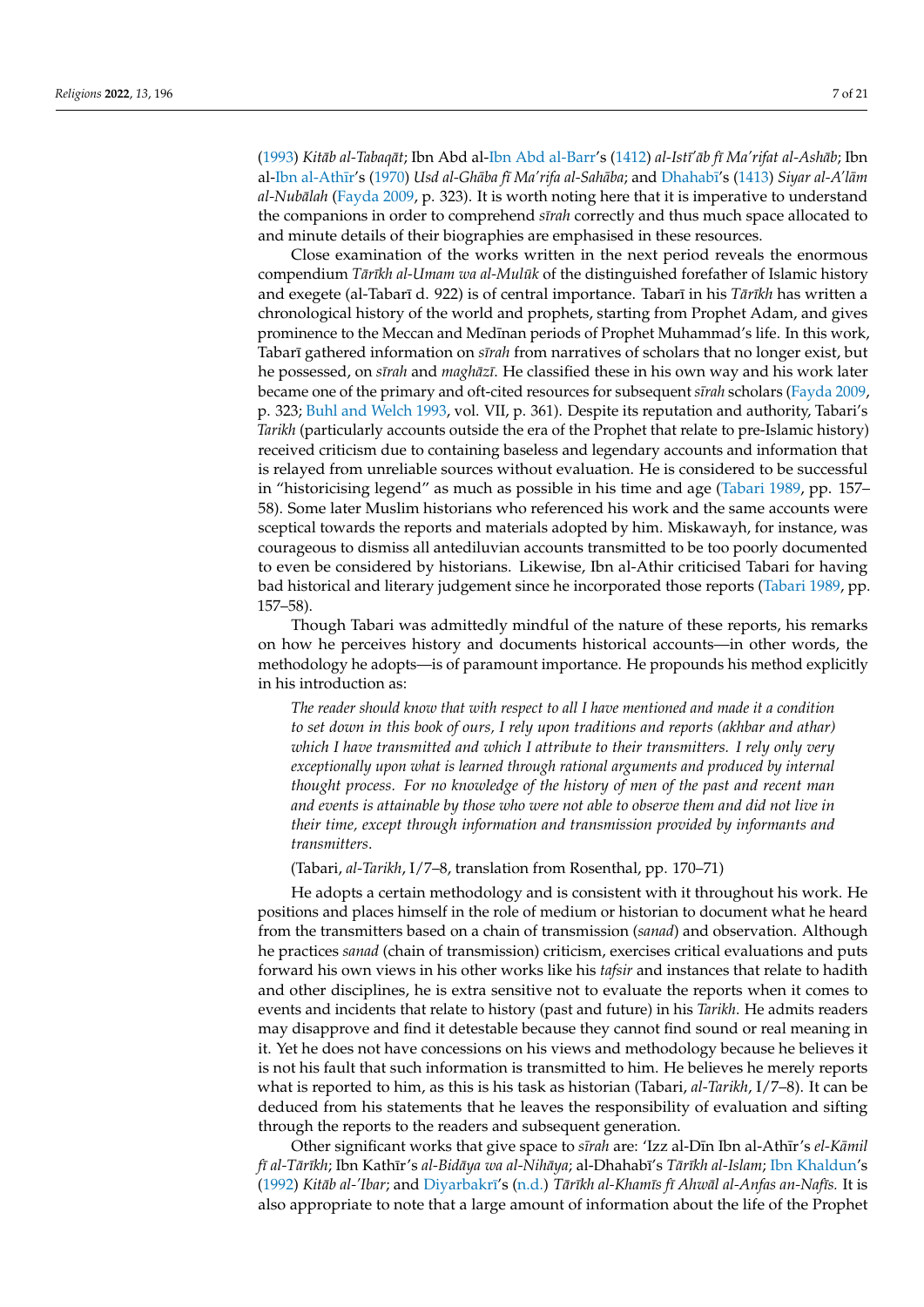and his activities in Mecca and Madīna exist in works about the history of these two cities, which also provide geographic details. Azraqī's *Akhbāru Makkah* and Ibn Shahba's Tārīkh *al-Mad¯ına al-Munawwara* are at the forefront of historical works containing *s¯ırah* and *maghaz¯ ¯ı* material.

Considering the abovementioned literature and other resources, in a broader sense, the branches of sciences that are based directly on the Prophet and deal with his attributes are *hadith*, *s¯ırah* and *maghaz¯ ¯ı*, *shama'il ¯* and *dala'il. Sham ¯ a'il ¯* is the branch of science or a sub-discipline that deals with the humanity of the Prophet and describes his physical appearance as well as moral conduct. The *hadith* scholar al-Tirmidhī [\(1996\)](#page-18-12) was the first person to coin this term, titling his work *Kitāb al-Shamā'il*. As a result, several scholars wrote commentaries on his book and a wide range of literature is now available in the field.

As a result of encountering new cultures through conquests, Muslim scholars produced books under the title of *dalail al-nubuwwa* (proofs of prophethood) and other names (like *A'lam al-Nubuwwa ¯* , *Bashair al-Nubuwwa ¯* , *Ithbat al-Nubuwwa ¯* , *Tathbit Dalail al-Nubuwwa ¯* ). This resulted in the creation of a vast body of literature. These works were especially written to convince Jewish and Christian religious leaders and clergy of the proof and status of the Prophet in the Qur'an and demonstrate countless reports on his various miracles. The miracles were compared to those performed by previous prophets in these collections [\(Kister](#page-19-12) [1983,](#page-19-12) p. 355). This matter was first dealt with in a work by Ibn Ishāq (Ibn Ishāq [1981,](#page-19-7) p. 257) and is also discussed in books on *hadith* and *kalām* (systematic theology) disciplines. Abū Nuaym Isfahānī [\(1977\)](#page-19-29) and Abū Bakr Bayhāqī [\(1985\)](#page-18-13) have written a specialised work on the matter titled *Dalāil al-Nubuwwa*. Qādī ['Iyad](#page-19-30) [\(1970\)](#page-19-30) discusses the holy character of the Prophet in his work *al-Shifa bi Ta'rīf Huqūq al-Mustafa* and many commentaries have been written on this work.

<span id="page-7-0"></span>There have also been specific works devoted to particular aspects of the life and per-sonality of the Prophet (ranging from discussions on his birth to his names and ascension).<sup>[17](#page-17-2)</sup> [Ibn Qayyim al-Jawziyya'](#page-19-31)s [\(1981\)](#page-19-31) *Zād al-Maād* is an important source of information about the religious, moral and legal implications of the *s¯ırah* of the Prophet. In addition, three other books on *sīrah*, which use *hadith*, *sīrah*, *shamā'il* and *dalāil* sources, require close atten-tion: Maqrīdhī's [\(1999\)](#page-19-32) *Imtāu'l-Asma' bimā li al-Rasūl min al-Abnā wa al-Ahwal wa al-Hafadah wa al-Matā'*; Shams al-Dīn al-Shāmī's [\(1993\)](#page-18-14) *Subul al-Hudā wa al-Rashād fī Sīrat Khayr al-'Ibād*; and the commentary on the book of al-Qastallānī by al-Zurqānī [\(1996\)](#page-18-15), *Sharh alā al-Mawāhīb al-Ladunniyya* [\(Fayda](#page-19-6) [2009,](#page-19-6) p. 324; [Kister](#page-19-12) [1983,](#page-19-12) pp. 366–67).

Considering the content of *s¯ırah* sources produced in the course of Islamic history in classical period that reviewed above, it is important to highlight that, although *s¯ırah* has emerged and founded by the same scholars who documented the hadith discipline, *sīrah* works progressed differently starting from the middle of the first century of hijra onward. It had its own methodology that was more flexible compared to the strict admission criteria set for hadith narrations since the main focus was to document the life of the Prophet in chronological order. Given it was not the bedrock of deduction of the jurisprudential rules and verdicts, as opposed to the hadith genre, scholars did not find any issue with combining various transmissions, eclectically creating a full story for the biography of the Prophet. This caused issues later when the reliability of those reports is examined and some cast doubt on the authenticity of these pieced together classical works. As in the case of Ibn Ishaq or Tabari, for instance, sometimes unsubstantiated reports crept into ¯ the corpus of the *s¯ırah* genre. Since they were also embraced and narrated by succeeding generations and/or gained wider acceptance by Muslim scholars, it has remained a point of contention until modern times. Another criticism aimed at those early classical *sīrah* works is the assumption or perception they were produced, if not reconstructed, almost two centuries later taking Ibn Ishaq's *Sīrah* as the earliest existing source to date. Thus, there is a tendency, to a large extent, to doubt the authenticity of the *s¯ırah* sources at hand and the narrative built in those early works although this perception is rejected by pointing to the above reviewed chain of transmission that can be linked back to the Companions of the Prophet at best or their successors at the least. Another reservation towards those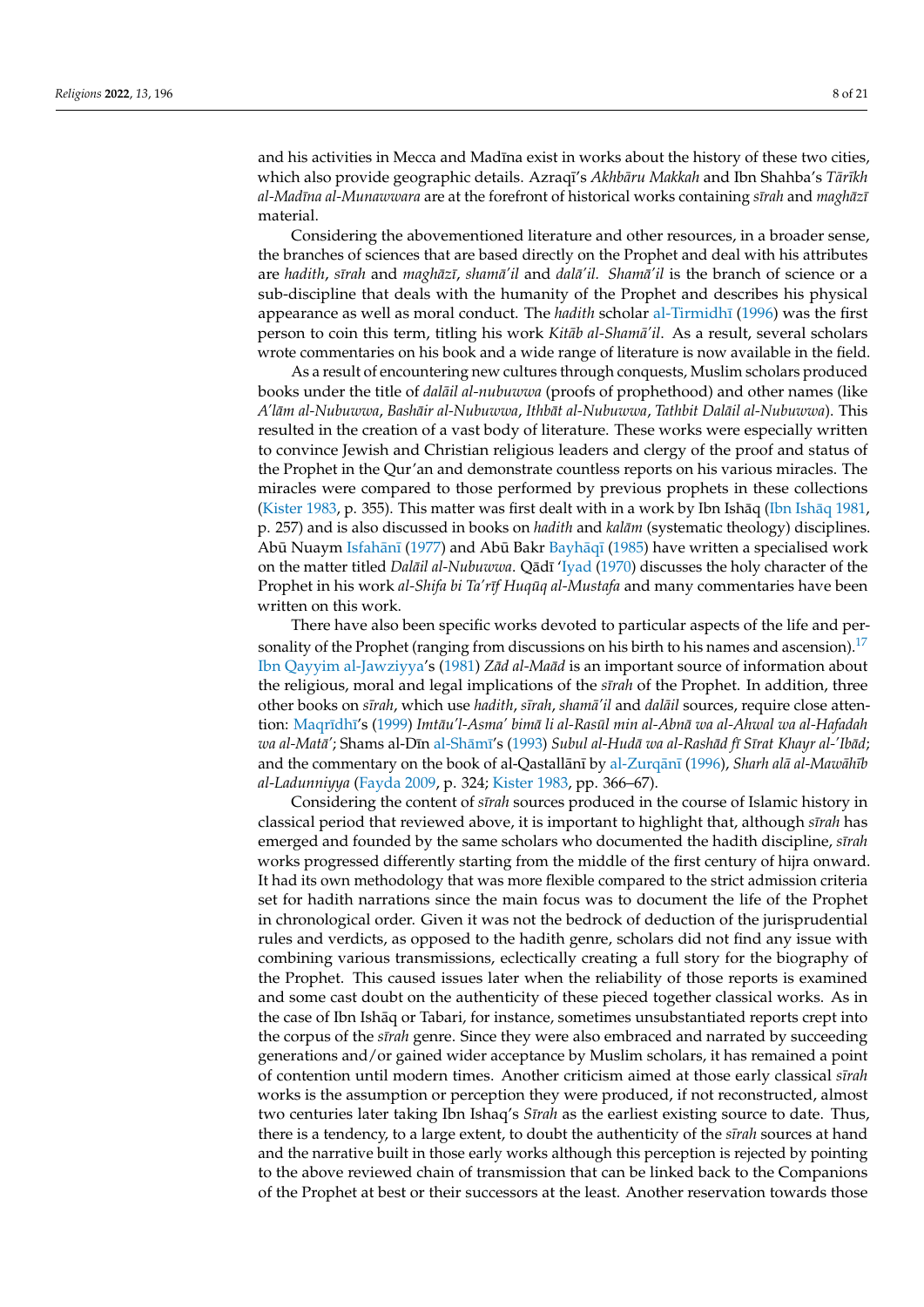classical works is: If most of the narrations are deemed authentic, the impact of pre-Islamic traditions (*ayyam al-Arab*) on *sīrah* works is still apparent in making some exaggerations and disproportionate estimations on occurrences like the battles. Likewise, it is argued some narrations that have a legendary, apocryphal and mythical nature are incorporated into the body of these sources as is the case with the life story of many figures who had a significant impact on history. Reports on the evolving literature in subsequent generations in relation to extraordinary occurrences experienced during the birth of the Prophet, some of the miracles and heroic incidents used to validate these arguments.

After all, studies on *sīrah* continued in this way until the 19th century, when changes occurred under the influence of Orientalist studies. In the West, *sīrah* dealt with under the field of studies relating to the Qur'an, *hadith*, Islamic law and Islamic theology. Many studies began to consider the life of the Prophet, his status, *sīrah* materials and their reliability. As a result, Western studies found echoes in the Islamic world. Before discussing the types of studies that were undertaken in the Islamic world that resulted from these studies, I will review Western studies on the Prophet and his life.<sup>[18](#page-17-3)</sup>

#### <span id="page-8-0"></span>**4. Works of** *S¯ırah* **in Western Scholarship**

The general perception of Prophet Muhammad in Western studies is overtly negative although it has started to change slightly in recent decades [\(Sertkaya and Keskin](#page-20-4) [2020\)](#page-20-4). The reason for this negative depiction lays in the portrait of an imagined Prophet in premedieval sources and medieval works. Despite never having a sound interaction and access to primary sources of Islam and the life of the Prophet, he is presented as a founder of a false religion, a warlord and anti-Christ figure. Although it was not based on sound interactions and access to authentic sources, it gained wider acceptance in the medieval period. With the Orientalist works and arguably relative access to Arabic and other resources, the direction of the criticisms twisted and was aimed at the reliability and authenticity of the sources, Muhammad being the author of the Qur'an and other aspects of the pre-Islamic era where he can only be a regional or local prophet at most or "a successful far-sighted man" (not a prophet or receiver of Divine inspiration) who was able to rule and/or transform "a barbaric, backward society". Even though few modern Western scholars acknowledged the prophethood of the Prophet, the negative image and portrayal prevailed until recently. In more recent times, scholarly works in the Western world more increasingly started to acknowledge the Prophet and the Divine origin of his message and works around the common themes of the faith traditions developed. Instead of works on his entire life, some aspect of his life, message and teachings, like his interaction and covenants with other faith traditions, started to dominate the scholarly works in the past few decades.

#### *4.1. Medieval Period*

<span id="page-8-1"></span>It is possible to analyse the different perceptions in the West concerning the biographical works on Prophet Muhammad, his historical existence and the reasons for his success, as far back as the 9th century and even earlier. When looking chronologically at the studies, there is information concerning the life of Prophet Muhammad attributed to various sources between the 9th and 15th centuries, but this information and the depiction of the Prophet is far from being a sound and authentic biography. The underlying reason for this is the process that began with John of Damascus (d. 750), who presented the Prophet as a 'heretic' or 'false prophet', and increased through the writings of Abd al-Masīh ibn Ishāq al-Kindī, whose aim was to defend Christianity and with this purpose made strong allegations against the Prophet.<sup>[19](#page-17-4)</sup> Later writers continued under the influence of these individuals and, in their attempts to embrace this ideal, without having access to Muslims or Arabic sources wrote books that express hatred towards Islam and introduce the Prophet as 'a deviant', 'imposter', 'founder of a false religion', 'the devil/Anti-Christ', 'lecherous' and 'a warmonger'. These types of biographies undeniably use distorted evidences and false information. While there are some differences among these works, fundamentally they comprise fictitious arguments such as that Prophet Muhammad, and as such all Muslims,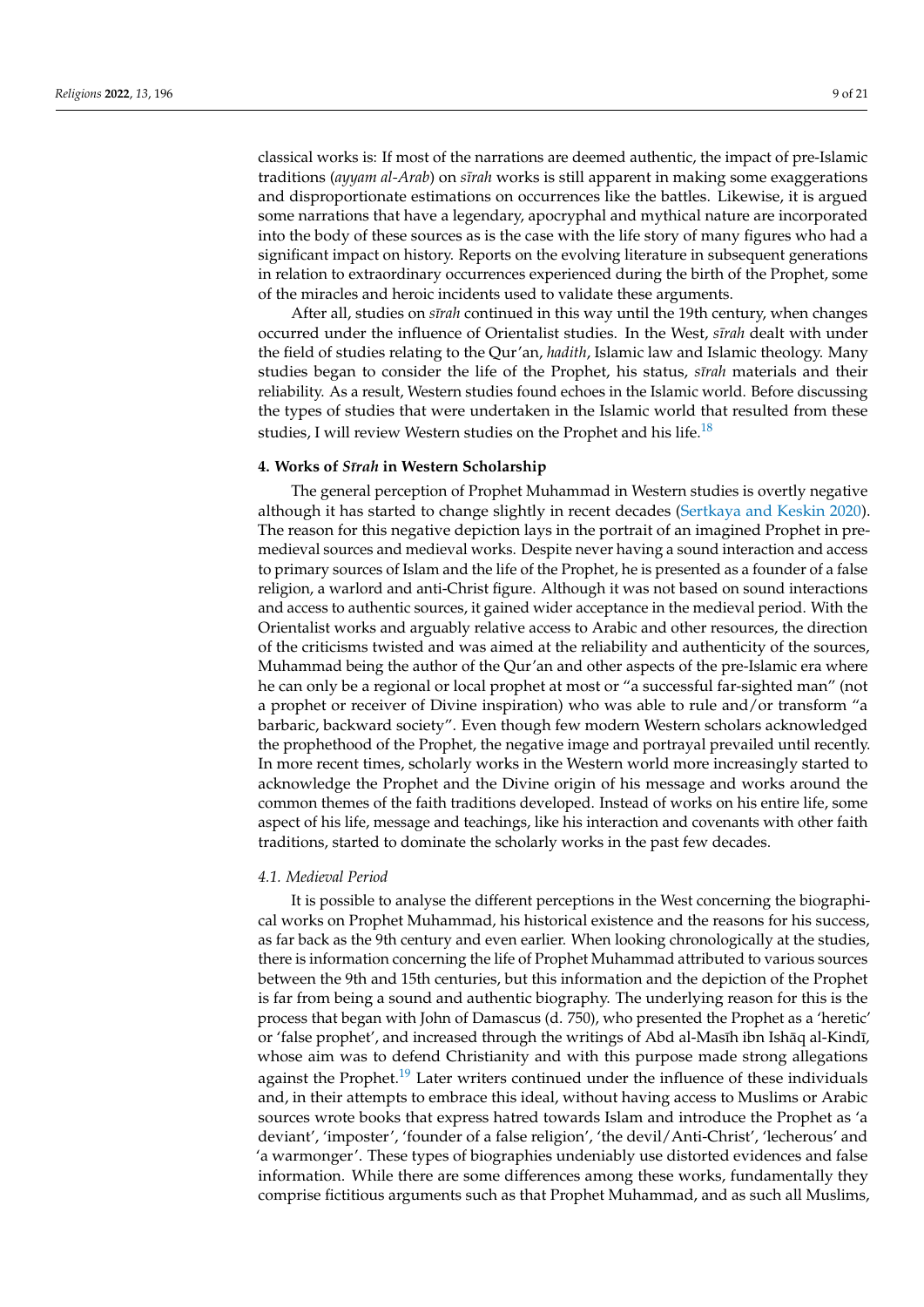<span id="page-9-0"></span>are descendants of Hagar and therefore devoid of nobility. They also allege the tribe of Prophet Muhammad was barbaric, pagan, illiterate and uncultured, and the Qur'an was taught to him by heretic and deviant religious leaders from among the Jews and Christians [\(Rubin](#page-19-10) [2007,](#page-19-10) p. XVI; [Noth](#page-19-33) [1993,](#page-19-33) vol. VII, pp.  $379-80^{20}$  $379-80^{20}$  $379-80^{20}$ ). During this process, and in particular in the 12th century, some translations of Muslim sources claimed to provide correct information about Prophet Muhammad under the supervision of Peter the Vener-able, Archbishop of Cluny.<sup>[21](#page-17-6)</sup> However, as the aim was rejection of Islam, the traditional viewpoint continued its domination for several more centuries [\(Özdemir](#page-19-16) [2007,](#page-19-16) p. 142; [Noth](#page-19-33) [1993,](#page-19-33) p. 379; [Görgün](#page-19-34) [2004,](#page-19-34) p. 476).

<span id="page-9-4"></span><span id="page-9-3"></span><span id="page-9-2"></span><span id="page-9-1"></span>During the 17th century especially, the Qur'an was at the centre of arguments in this area, because it was seen as the work of Prophet Muhammad, and explanations centred on the Qur'an were provided for his teachings [\(Rubin](#page-19-10) [2007,](#page-19-10) p. XV; Yaşar [2010,](#page-20-5) p. 81). Although Michael Baudier states in *Historie de la Religion* des *Turcs* (1625) that he is trying to be impartial, his work reflects the thoughts of the medieval European church on the Islamic religion and Prophet Muhammad [\(Ehlert](#page-18-16) [1993,](#page-18-16) vol. VII, p. 382). Later, Edward Pococke, who had learnt Arabic well, showed in his work<sup>[22](#page-17-7)</sup> that objective viewpoints could not be presented about the life of Prophet Muhammad without knowing Arabic; this work, together with the foreword written by George Sale, $^{23}$  $^{23}$  $^{23}$  up until the translation of the Qur'an<sup>[24](#page-17-9)</sup> approximately one century later, have been used as sources for many works written in the West. During the same period, Hottinger also includes some prejudices in the foreword to his work, which is about the history of Islam [\(Hottinger](#page-19-35) [1651\)](#page-19-35), but at the same time gives a positive view of the life of Prophet Muhammad and his teachings (Yaşar [2010,](#page-20-5) p. 83; [Noth](#page-19-33) [1993,](#page-19-33) p. 382). Humphrey [Prideaux](#page-19-36) [\(1723\)](#page-19-36), in his work *The True Nature of Imposture Fully Displayed in the Life of Muhammad* (1697), has used Arabic sources, which then influence other works after him, to present the life of Prophet Muhammad as that of a confidence trickster and founder of a false religion [\(Ehlert](#page-18-16) [1993,](#page-18-16) p. 382). In spite of all these and the fact he did not speak Arabic, Boulanvilliers, in his work titled *La Vie de* Mohamet (1730), which he prepared using sources that had been translated into Western languages, is acknowledged as the first person in the West to defend Prophet Muhammad. In this work, Boulanvilliers presents the Prophet, in stark contrast to the classical view, as an ambassador of God, a source of wisdom, the Prophet of the wise, someone who put real worship in the place of false worship, a great genius, a lawmaker, a conqueror and ruler, while at the same time defining his religion as tolerant and just (Ozdemir [2007,](#page-19-16) pp. 143–44; [Noth](#page-19-33) [1993,](#page-19-33) p. 383; Yaşar [2010,](#page-20-5) pp. 85-86).

<span id="page-9-6"></span><span id="page-9-5"></span>After Boulanvilliers, Jean Gagnier wrote the work *Vie de Mahomet* (1732) and claimed he took a middle-of-the-road view between the extreme anti-Islamist Prideaux Humphrey and sympathisers of Islam such as Boulanvilliers [\(Ehlert](#page-18-16) [1993,](#page-18-16) p. 382; Yaşar [2010,](#page-20-5) p. 86). A short time after this work, the famous dramatic work of Voltaire was published.<sup>[25](#page-17-10)</sup> Later still, Joseph von Hammer-Purstall, who also had great influence on Goethe, $^{26}$  $^{26}$  $^{26}$  presented Prophet Muhammad to Europeans through sources that had never been used before, such as *Jami'* of Diyarbakrī and *Sīrah* of Ibrahim Halabī. Conversely to the classical belief that he was a liar and trickster, Hammer presents Prophet Muhammad as the prophet of a religion that is widespread throughout the world. He also describes him as an influential orator, being someone who has called people from paganism to belief in only one God, and the seal of all the prophets (Yaşar [2010,](#page-20-5) pp. 95–96). In his work *An Apology for the Life and Character of the Celebrated Prophet of Arabia Called Mohamed or Illustrious* (1829), Godfrey Higgins has also followed a line defending the Prophet, despite Christian criticisms; he has emphasised his fairness and honesty, and denied he was ambitious or his aims were to fulfil his own desires [\(Ehlert](#page-18-16) [1993,](#page-18-16) p. 383).

#### *4.2. Pre-Modern Period*

Towards the middle of the 19th century, Western scholars approached Islamic sources and the life of Prophet Muhammad in a critical way and, in their activities, which formed the basis of the work of what is known as Orientalists, they were also critical of the Qur'an,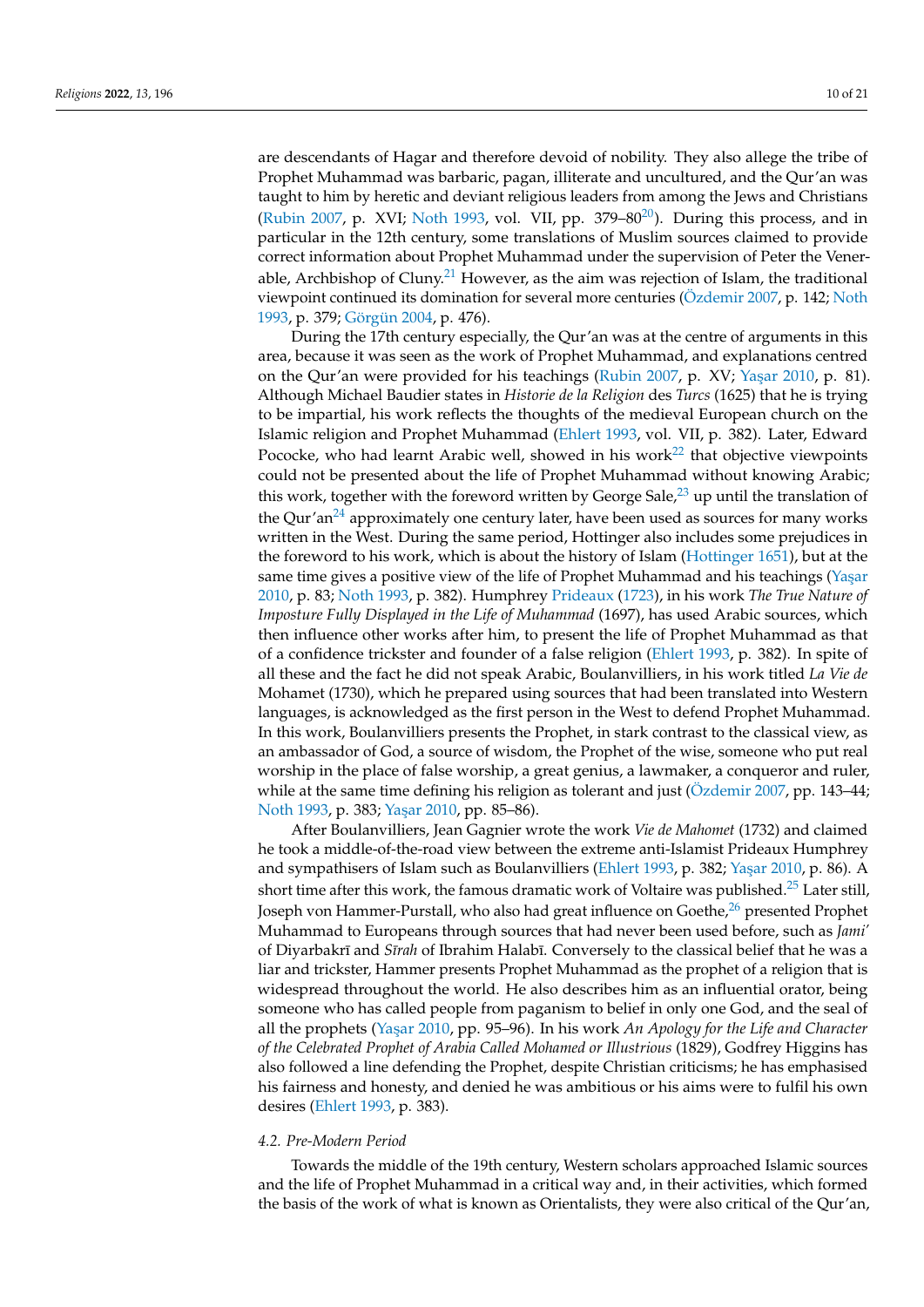which they had used as a source (Yaşar [2010,](#page-20-5) p. 97). Other individuals, such as Gustav Weil, A. Sprenger, Nöldeke and Muir, tried to be more objective than their predecessors. These scholars were separated from the previous writers due to their knowledge of Arabic. Specialist studies in the institutes of leading Western universities had been formed specially to carry out these studies, making direct use of Islamic sources and a seriously critical approach to *s¯ırah* material and sources. However, while attempting to determine the historical personage of the Prophet, they were still unable to completely free themselves from searching for the foundations of his religion in Judaism and Christianity, which is a prejudiced viewpoint originating in medieval times. While some writers, such as [Carlyle](#page-18-17)  $(1849)<sup>27</sup>$  $(1849)<sup>27</sup>$  $(1849)<sup>27</sup>$  $(1849)<sup>27</sup>$  Buhl, R. Bell and Tor Andrae, attempt to erase the negative image of the Prophet, Watt states the typical warmonger image from the medieval ages, as written by Orientalists such as G. Weil, Aloys Sprenger, William Muir, David S. Margoliouth and T. Nöldeke, is still the dominant view [\(Buaben](#page-18-18) [1996,](#page-18-18) pp. 177, 185).

<span id="page-10-0"></span>Muir particularly needs to be considered in this period. His work titled *The Life of Mohammed from Original Sources* [\(Muir](#page-19-37) [1856\)](#page-19-37) was written in the 19th century. It took into consideration original Arabic sources and was far removed from the polemics and hateful viewpoints of the Middle Ages. As such, it is one of the important sources acknowledged by many to be objective [\(Buaben](#page-18-18) [1996,](#page-18-18) p. 21; [Özdemir](#page-19-16) [2007,](#page-19-16) pp. 159–60). His hinting at Christianity being the purest faith, his suspicious approach to the life of the Prophet and his avoidance of attributing any type of superiority to the Prophet has led to the implication that he has borrowed his views from Judaism and Christianity. Buaben has stated that Muir is unjust in his approach, which shows Islam as a religion of violence, comparing it to Christianity as the ideal, and arguing the biggest deficiency in his study was depicting the Prophet as a prophet who was a believer, someone protected by God, an honest man and someone fighting against pagans in his Meccan period, while drawing completely the opposite profile of him in his Medīnan period. The image he creates of the Prophet being a global hero and administrator appears contradictory considering his failure to accept the Prophet's religious identity [\(Buaben](#page-18-18) [1996,](#page-18-18) pp. 35–42).

Buaben purports the studies carried out for about half a century after Muir were almost identical, until a new approach was exhibited by David Samuel [Margoliouth](#page-19-38) [\(1905\)](#page-19-38) [\(Buaben](#page-18-18) [1996,](#page-18-18) p. 49). While his fundamental work, *Muhammad and the Rise of Islam*, received praise in the West, Muslims have approached it with suspicion as to its value and whether it was an academic study. Even though he claims he has freed himself from all prejudices and not embraced the view that one religion is superior to another, he has approached Islamic sources with suspicion, and not had anything positive to say about the Qur'an, considering it to be an invention by Muhammad. Despite his wide knowledge of Islam, he is not of the opinion that Muhammad was a divinely sent prophet who preached monotheism and classifies him as a paganist who believes in superstitions and has deviated and returned to the Ka'bah culture (meaning idolatry) away from the religion of Abraham. Furthermore, he classifies the revelations sent to him as spiritualism and likens Muhammad to Joseph Smith, the founder of Mormonism [\(Buaben](#page-18-18) [1996,](#page-18-18) pp. 49–68, 106; Yaşar [2010,](#page-20-5) p. 110). It is evident that he carries on the classical view in many areas including the source of the Prophet's message, whether it is original, his marriages and his relationship with the Jews [\(Buaben](#page-18-18) [1996,](#page-18-18) pp. 71–99). As with Muir and Margoliouth, these individuals have occasionally been selective when using *sīrah* materials, with Jewish scholars trying to promote Judaism and Christian scholars trying to promote Christianity. They have placed discussions on whether *s¯ırah* is something that originates from Judaism or Christianity (or both) at the centre of their arguments. At the same time, Margoliouth's praising statements concerning Muhammad as a great figure are noteworthy [\(Buaben](#page-18-18) [1996,](#page-18-18) pp. 103–4).

When looking at the 20th century, it can be seen that the West has looked into Islam as an important matter and has increased its research in an attempt to obtain the correct information about the basis of the phenomenon known as Islam and its founder. M. [Watt](#page-20-6) [\(1953,](#page-20-6) [1961,](#page-20-7) [1986\)](#page-20-8) was one of the most prolific researchers on Prophet Muhammad in the West during the 20th century. Despite the negative and suspicious approach shown before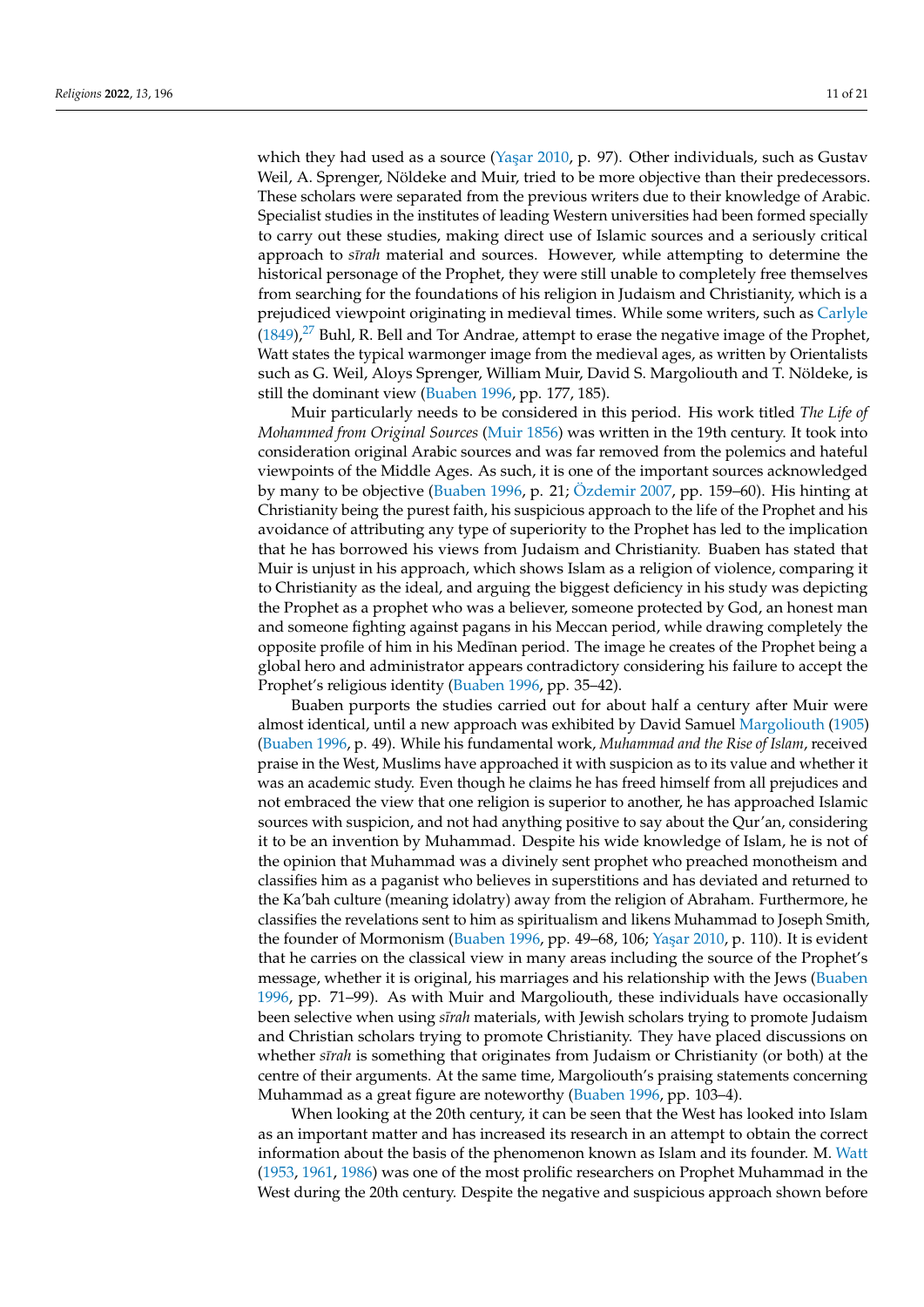him, Watt has shown it is possible, by using *sīrah* material, to determine historical truths about Muhammad. Despite being criticised on certain matters, Watt is acknowledged as a researcher in the modern era who approaches Islam and Prophet Muhammad with sympathy and respect in terms of *sīrah*, someone who is able to be critical of the West and does not hold a one-sided view of matters [\(Özdemir](#page-19-16) [2007,](#page-19-16) p. 146; [Buaben](#page-18-18) [1996,](#page-18-18) pp. 155–59). Watt refers to the Prophet as someone who has been subjected to the most ridicule and malign of all the world's great men [\(Watt](#page-20-9) [1956,](#page-20-9) p. 324) and criticises the propaganda based on revilement and hatred in the Middle Ages. He does not subscribe to the Western view that the sacred truth is only contained within Christianity and has freed himself from the general perception that Prophet Muhammad has not come with an original message, but used information selected from Judaism and Christianity [\(Buaben](#page-18-18) [1996,](#page-18-18) pp. 234–37). Despite being a prophet who has received revelations from God, he argues the Prophet could have made mistakes, just like some of the prophets in the Torah [\(Buaben](#page-18-18) [1996,](#page-18-18) pp. 183, 197–98, 218). He is mainly criticised for his evaluation of the Meccan period based completely in terms of economic disputes, concluding that the migration to Abyssinia was for wholly economic reasons. Furthermore, he is criticised for his emphasis on the Prophet being more a statesman than a prophet concerning certain matters, such as his wish to make pilgrimage [\(Buaben](#page-18-18) [1996,](#page-18-18) pp. 189–90).

<span id="page-11-0"></span>Watt's positive approach towards the *sīrah* genre and accounts is later embraced by Rudi Paret and Maxime Rodinson. Rodinson is a Marxist and his study analyses the life of the Prophet in sociological terms, freeing it from the chains of theology. He relates the ethereal vision of Muhammad to the international political relationships of the time. Rodinson states that above all else it is the unique personality of the Prophet that needs to be emphasized [\(Buaben](#page-18-18) [1996,](#page-18-18) pp. 151–52). Despite these positive developments, the views of Goldziher and Shacht<sup>[28](#page-17-13)</sup> on early period Islamic history continued to remain influential during the 1980s. John Wansborough and individuals such as Michael Cook and Patricia Crone, whom he influenced and are known as revisionists, have even presented doubts concerning the authenticity of the Qur'an, let alone the authenticity of *hadith* and other narratives. Together with this development, there have been attempts to distance the Qur'an as a historical source of authentic information for the life of the Prophet, which is not particularly debated elsewhere. The underlying argument of these researchers is that the history of the earlier Islamic periods, and in particular the birth of Islam and its conquests, can be written without even considering Islamic literature, by using non-Muslim sources, archaeological findings and other historical remnants. The leading protagonists of this opinion are Michael Cook and Patricia Crone, with their interesting and extensive work titled *Hagarism: The Making of the Islamic World*, in which they claim neither Islam nor Prophet Muhammad has contributed anything of any originality to the debate. However, it is evident that the history of no community, religion or culture can be written without using its sources ( $\ddot{\text{O}}$ zdemir [2007,](#page-19-16) p. 147).<sup>[29](#page-17-14)</sup>

<span id="page-11-1"></span>Fred M. [Donner](#page-18-19) [\(2010\)](#page-18-19), on the other hand, in his *Muhammad and the Believers: At the Origins of Islam*, questions and challenges the traditional view, which presents Islam as a "self-consciously distinct form of religion" that is relevant to the life of Prophet Muhammad and emerged at seventh century Arabia. Doubting the narrative and accounts of early Muslims (at least for the first century, if not more), he vehemently argues that the origins of Islam emanate from what can be called the "Believer's Movement" in his conviction that was initiated by Prophet Muhammad in a form of movement of religious reform stressing strict monotheistic and virtuous behaviour to attain personal salvation in line with the revealed law. He rejects attribution of other motivations, i.e., political, social or national, as can be found in the works of Caetani, Lewis, Crone and others. It is an attempt to enlarge the boundary of the nascent "Believers" movement (*mu'minun* rather than Muslims)<sup>[30](#page-17-15)</sup> to include righteous Christians, Jews and perhaps Zoroastrians who adhere to a monotheistic, pietistic way of life in accordance with their revealed law.

<span id="page-11-2"></span>So, Muhammad's followers consist of this wide group in his opinion, rather than a distinct community that would define Islam and Muslims at least a century or so later to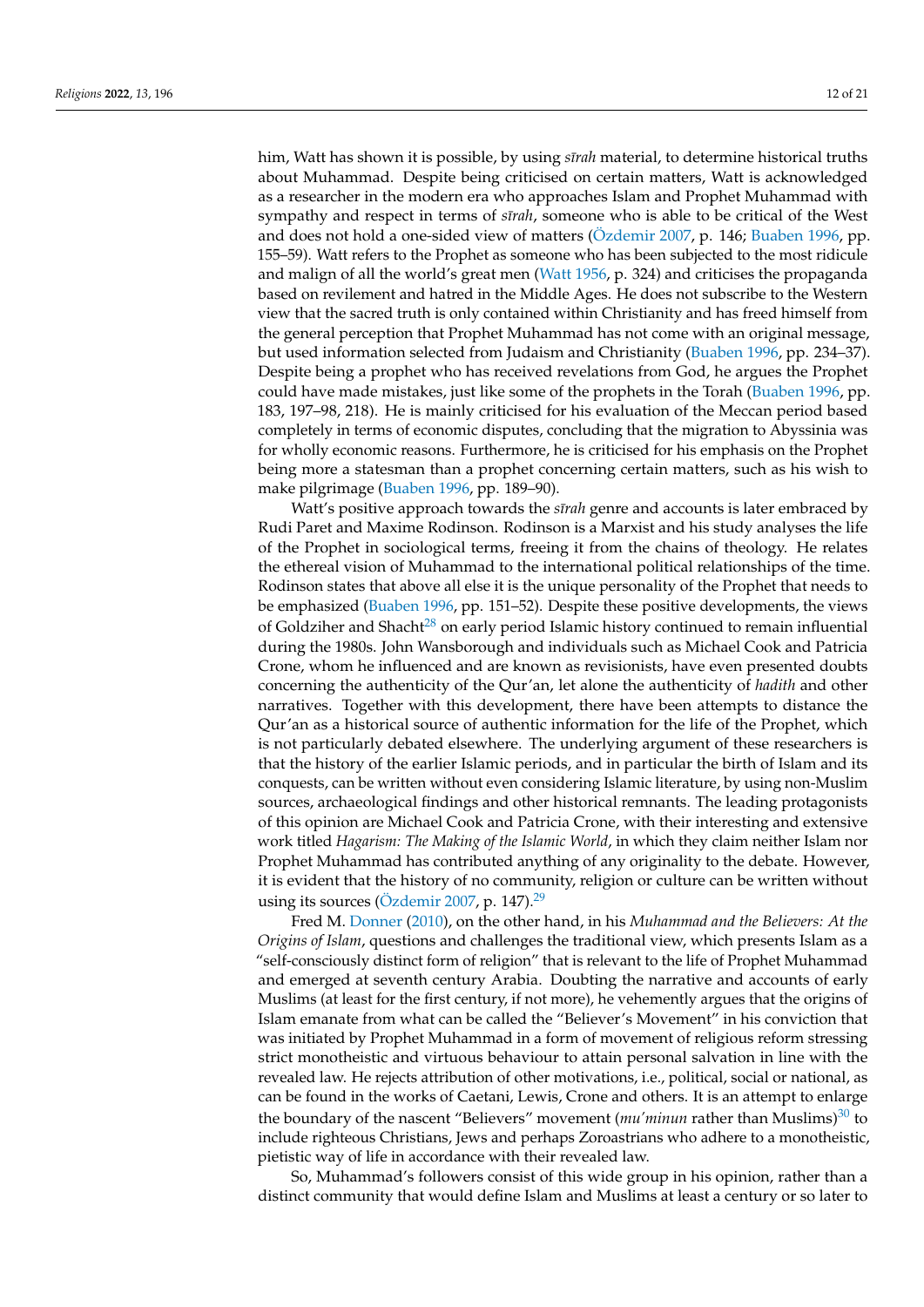<span id="page-12-0"></span>his death. He explains the success of Islamic conquests with the existence of this so-called profound believers' movement and its expansion rather than the expansion of Islam and Muslims. Later, this turned into a distinct form of a monotheistic religion separate to Judaism and Christianity as a result of Amawid rulers' pressure, particularly during the reign of Abd al-Malik (685–705). His approach and arguments that portray that community of believers consist of Jews, Christian and even Zoroastrian in addition to Muslims as the ecumenical were found to be less persuasive. Contrary to [Cook and Crone](#page-18-20) [\(1977\)](#page-18-20), he affirms the authenticity of the Qur'anic text to some extent by admitting it to be an early document that provides the most important evidence for what early Muslims did and did not believe in. He perceives this to be a more reliable contemporary text, rather than biographical literature (*sīrah* works), since it poses a problem because it is not from the time of the Prophet; rather, it was compiled at least a century later if not more and highly likely with a specific agenda in mind. $3<sup>1</sup>$  As can be seen, he is suspicious of early Muslim *s¯ırah* works but he provides a concise summary based on those sources to maintain the awareness of vexing problems in that literature. In reference to the expansion of this community post-Prophetic time, he argues this new faith did not expand exclusively by the sword, noting the existence of literary evidence for violent disputes with the major powers of the world. He also points to the scarcity of archaeological verification of these violent confrontations. They were establishing a new political order and stability, and propagating a moral and monotheistic reform, but certainly not conversion to a new faith in his interpretation based on some documents like papyri and inscriptions. In a nutshell, it was an attempt to provide an alternative narrative to that which existed in early classical *s¯ırah* and relevant sources and revisionist reconstruction of the formation or origins of Islam until the time of Abd al-Malik; despite being found to be an inconsistent and contentious issue.

Another recent Western scholar who has contributed to *s¯ırah* writing is Martin Lings. Lings has taken verses and *hadith* as his point of reference, as well as classical early period sources, such as Ibn Ishāq, Ibn Sa'd and Tabarī. Using his skill as a teacher of literature, he has written a work titled *Muhammad: His Life Based on the Earliest Sources* in an easy to understand and flowing manner in the early 1980s. It can be said he primarily used the abridged version of Ibn Hisham's *Sīrah* as the main text and augmented with the abovementioned other primary sources to give a good capture of the Prophetic biography as accurate and abridged as possible based on those early classical works and made it available for the English speaking world. He describes the Prophet and his era in relatively detailed manner, beginning the work with Prophet Abraham and summarising the period up to the Prophet, thus giving a thorough historical perspective. Probably the fact the writer is a Muslim is one of the important factors why he is capable of demonstrating the true image of the Prophet compared to the rest of the works available in European languages of the time.

Last but not least, Karen Armstrong is one of the recent Western researchers who has produced important works on the life of Prophet Muhammad. Armstrong's studies emphasise the shared messages of the religions and her works discuss Islam and especially the life of Prophet Muhammad vigorously [\(Armstrong](#page-18-21) [1991,](#page-18-21) [2002,](#page-18-22) [2007\)](#page-18-23). Armstrong is successful in freeing herself from Orientalist traditions and stereotyped preconceptions and is known for trying to understand Islam and its Prophet, emphasising this, rather than trying to judge them. She firmly refutes the mediaeval image of Prophet Muhammad as imposter, Anti-Christ or someone who uses religion to gain power, as was discussed above in detail. During the Salman Rushdie crisis and his fictional portrait of the Prophet in the early 1990s, she wrote her book on Muhammad to recount the "true story of the Prophet" because "he was one of the most remarkable human beings who ever lived", as she puts it [\(Armstrong](#page-18-21) [1991,](#page-18-21) pp. 11–12). Arguably, she reads the history of civilisation and Islam from a secular viewpoint. This situation and her attempts to fit Islam with modern thinking, together with her failure to use classical sources in a wide sense, has caused her to occasionally make mistakes in terminology.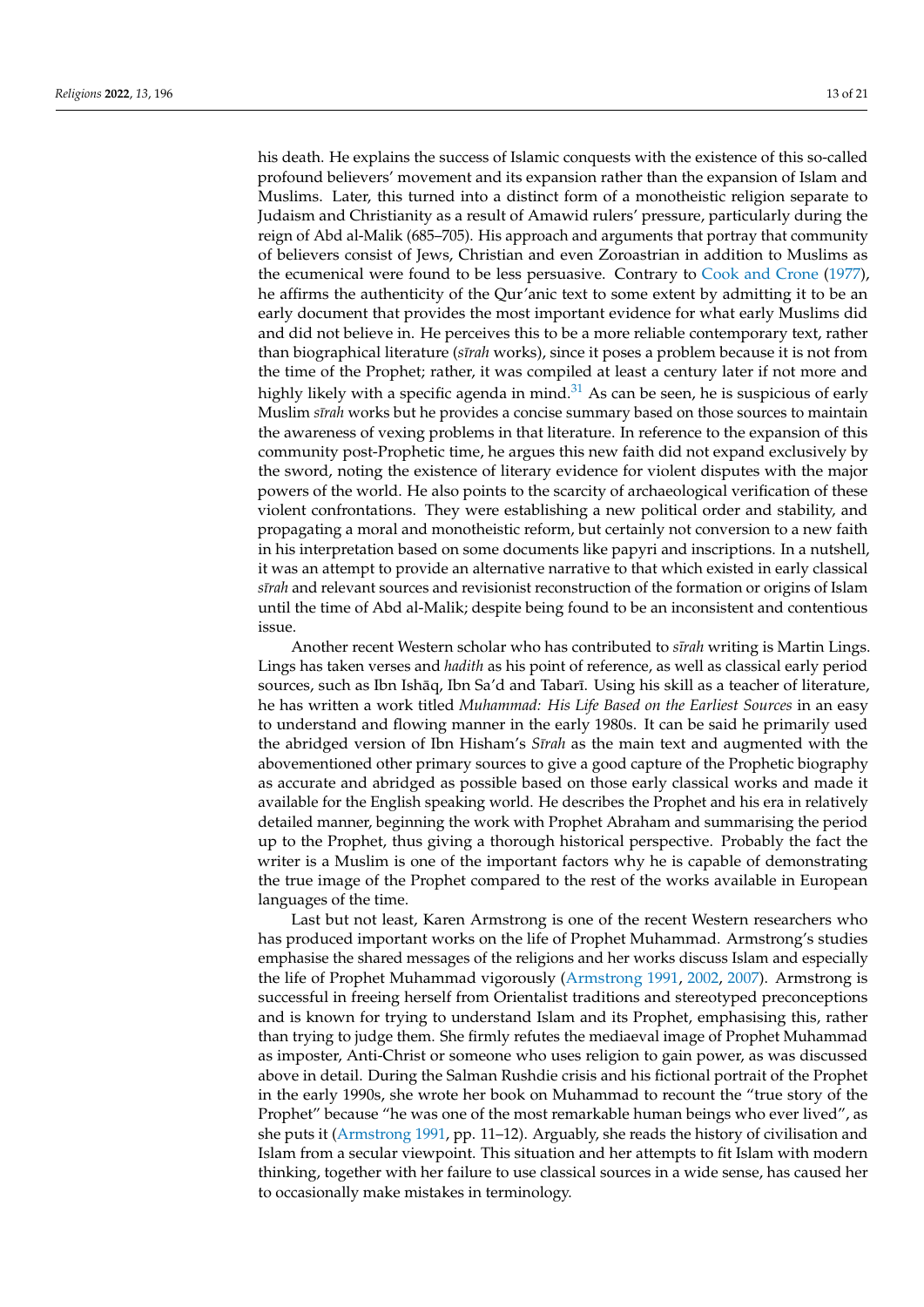#### **5.** *S¯ırah* **Literature in Modern Scholarship**

In response to abovementioned advancements within the West, the Islamic world replicated debates concerning *s¯ırah* materials and their authenticity. Starting from the late 19th and early 20th century, in other word with the advent of Islamic modernism, a new period in the field of *sīrah* was also entered. The likes of Shiblī Numanī and his disciple Nadwī of India, Egyptian Izzet Darwaza and Muhammad Haykal, Ahmed Cevdet Pasha in Turkey and others have felt the need to review and re-analyse the approach towards the life of the Prophet. These scholars have emphasised the Prophet as a prime historical role model, rather than relying on his miracles and information concerning his exalted appearance. Among these resources, *Sīrat al-Nabī* in Urdu, which was initiated by Shiblī and completed by his disciple Nadwī, relied primarily on the Qur'an and subsequent reliable reports; *s¯ırah* material that was incompatible with authentic *hadith* traditions was not considered. Within these works (Shiblī [1978,](#page-19-39) [2010,](#page-20-10) [2006a,](#page-19-40) [2006b\)](#page-20-11), it is striking that when sourcing information from *strah* material the reliability of the narrator, thus the authenticity of accounts, was important for the writers similar to methodology adopted in the *hadith* genre. It is obvious that Shiblī is presenting Islamic teachings, principles and values found in *s¯ırah* at scientific and scholarly levels with logical and objective evidence aimed at providing convincing arguments for scholars who do not share the same faith to obtain impartial proofs for the message of the Prophet.

As a result of sceptical approaches to *s¯ırah* sources, Darwaza proposed to write *s¯ırah* of the Prophet solely based on the Qur'an. In this work, he demonstrated it is possible to benefit from the Qur'an to a large extent to clearly determine the *s¯ırah* of the Prophet and events in his era. Nevertheless, this book was criticised for having omitted valuable information from *sīrah* sources and being unconsolidated with the Qur'an. For that reason, his work has been accepted as an important source but deficient in essence.

Muhammad [Haykal](#page-19-41) [\(2009\)](#page-19-41), like Darwaza, endeavoured to use the Qur'an as the foundation of his work *Hayātu Muhammad*. In addition, he critically and selectively used *s¯ırah* materials without mentioning the references after applying the so-called perspective given by the Qur'an. Consequently, much information and many facts from within *s¯ırah* sources were excluded. Therefore, Haykal was accused by Muslim scholars for deviating from the agreed classical *sīrah* route and ignoring reliable facts due to Western influence.

In modern Islamic scholarship, Muhammad [Ham¯ıdullah](#page-19-42) [\(1979,](#page-19-42) [2001\)](#page-19-43) has produced significant works on *sīrah*, specifically his meticulous study *Le Prophete de l'Islam*. Hamīdullah prudently engaged the notion of miracles due to his awareness of the sceptical approach of Western scholars. Like Wāqidī from the early classical period, he used personal observation as a technique for reliable information, in addition to historical narrations by physically visiting the *s¯ırah* sites and incorporating his observations. He dealt with *s¯ırah* not only as an occurrence in the Arabian Peninsula, but also as an event that had connections with the Asian, European and African continents by social, cultural and commercial relations with Byzantium, Persia and Ethiopia. Thus, he introduced the life of the Prophet as an important event for that era and as having a universal message, rather than being a local phenomenon. Consequently, he questioned why prophecy came to the Arabian Peninsula and why Prophet Muhammad emerged in that particular land at that timeframe [\(Apak](#page-18-24) [2004,](#page-18-24) vol. 13, pp. 58–60).

As Western studies affected the Islamic world in general, this influence was also reflected in Turkish scholarship. Ahmed Cevdet Paşa planned to write a history of Islam, including the *s¯ırah* of the Prophet, essentially based on verses of the Qur'an and *hadith* collections, purified from superstitions, thus he wrote his work *Kısas-ı Enbiya* [Stories of the Prophets]. Another scholar, Celal Nuri, in his work *Hatemu'l-Enbiya* [Seal of the Prophets], criticised classical and Western approaches towards the life of the Prophet, and engaged with *s¯ırah* and Islam from a different perspective. He stated "Prophet Muhammad is aggrieved from an historical point of view. Non-Muslim historians are addicted to considerable and hereditary enmity. On the contrary, Muslim historians have perceived the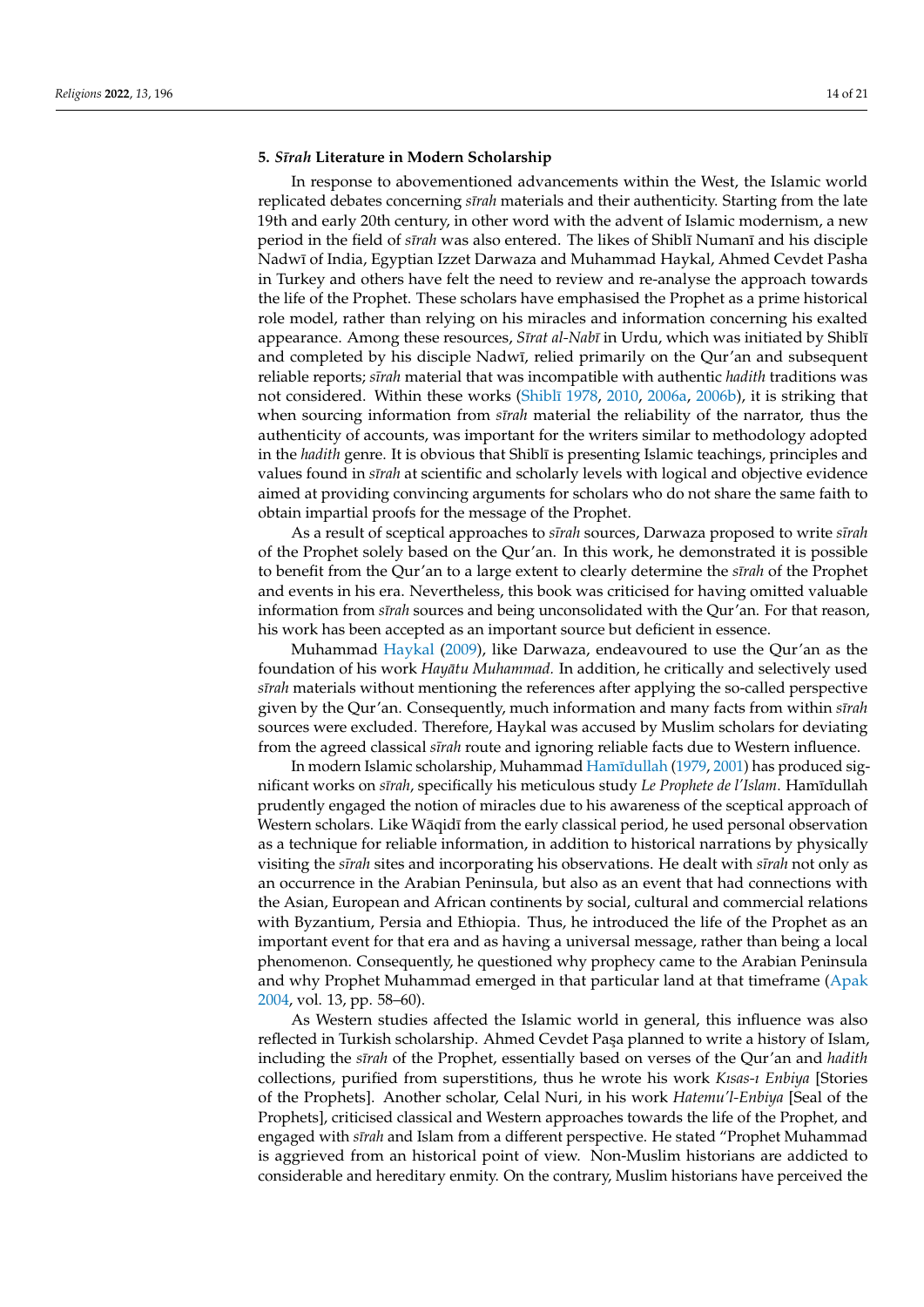<span id="page-14-0"></span>

Prophet as an extraordinary creature, higher than that of a human being" (Ozdemir [2007,](#page-19-16) p. 154).

One important and novel contribution to *s¯ırah* writings in the contemporary period is the work titled *Figh al-Sīrah*. Egyptian scholar Muhammad al-Ghazali (Ghazzālī [2006\)](#page-19-44) and late Syrian scholar Said Ramadan al-Būtī's (d. 2013) works, both titled *Fiqh al-Sīrah*, make significant contributions to the *sīrah* genre in terms of methodology and approach. It can be argued that their contributions are ground-breaking and innovative, paving the way for new perspectives to read and interpret the *sīrah* in a contemporary world for a modern audience. Departing from the lexical meaning of the term *fiqh*, [32](#page-17-17) both scholars project a deep understanding of the life of Prophet Muhammad, his *sīrah* and its philosophy as well as its implications for contemporary readers. Questioning the purpose, wisdom and philosophy behind the acts and decisions of the Prophet comes to forefront in these works. There is a serious attempt to take lessons from the Prophetic life and they are concerned more about the application of *sīrah* and its relevance for modern readers. In this respect, they frequently derive *tabligh* methodologies (communication of the message to others) and principles as they encompass the legal rulings obtained from *sīrah*. This approach is central in the case of Būtī's *Fiqh al-Sīrah*. Buti is also critical of *sīrah* writers who were influenced by Western scholars. In his introduction, a detailed response and criticism are aimed at those scholars, particularly Mustafa Maraghi, M. Husayn Haykal, M. Farid Wajdi and Izzat Darwaza, who are considered to be modernist/reformist scholars ( $B\bar{u}t\bar{u}$  [1999,](#page-18-25) vol. 10, pp. 23–25). He accuses them of adopting subjective *s¯ırah* writing over traditional *isnad* (chain of transmission) based impartial methodology ( $Būt\bar{i}$  [1999,](#page-18-25) pp. 21, 23). He argues their subjective method resulted in even well-attested reports recorded either in the Qur'an and sunnah to be rejected or interpreted metaphorically. But claims the so-called reform in religion or religious reform is nothing but an expression of emotional subordination and intellectual acquiescence in the face of Western renaissance ( $Būt\bar{t}$  [1999,](#page-18-25) pp. 9, 10). The only fruit reaped, he argues, by this religious freedom was the loss of two realities at once; neither did they preserve their religious truth nor did they achieve scientific awakening out of these efforts (Būtī [1999,](#page-18-25) p. 11). Overall, in *Figh al-Sīrah* works, as a general approach, authors seek clarification for why certain things and incidents took place in the life of the Prophet as opposed to what happened in classical *sīrah* works. Thus, they have lengthy discussions on the reasons, lessons and wisdoms behind incidents and acts in the Prophet's life. This grants an important basis for those scholars to explain and reflect on how *strah* is relevant and can be applied in the current day and age as it also implants a sense of responsibility throughout the books for readers.

Most probably inspired by the above mentioned *Fiqh al-S¯ırah* works, Tariq Ramadan for instance, in his book *The Messenger*, endeavours to plunge into the life of the Prophet and drive out "timeless spiritual teachings", as he asserts. He argues his life points to primary and eternal existential questions like an initiation. He invites readers, no matter Muslim or not, to research and study the life of Prophet Muhammad in its historical and geographical contexts and draws parallels to enable modern people to shed light on some important principles on various facets of life, such as the relationships of faith to human beings, love, brotherhood, justice, law, adversity and war. He encourages readers to constantly take lessons from reflections and comments he makes on and of a spiritual, philosophical, social, political and judicial natures inspired by the narratives from *sīrah*. He constantly moves between the life of the Prophet, the teachings of the Qur'an and teachings or lessons relevant to modern day situations. He articulates and stresses the primary ambition of his book as "making the Messenger's life a mirror through which readers facing the challenges of our time can explore their hearts and minds and achieve an understanding of questions of being and meaning as well as broader ethical and social concern". Consequently, as in the case of Ramadan's book, it is safe to argue this new trend (*fiqh al-s¯ırah* type of works and approach) is effective and shapes the future of *sīrah* writings in Islamic scholarship.

Since the turn of the millennium, *sīrah* works in the Western world authored by Muslims and non-Muslims have slightly shifted in their approach and tone. More serious,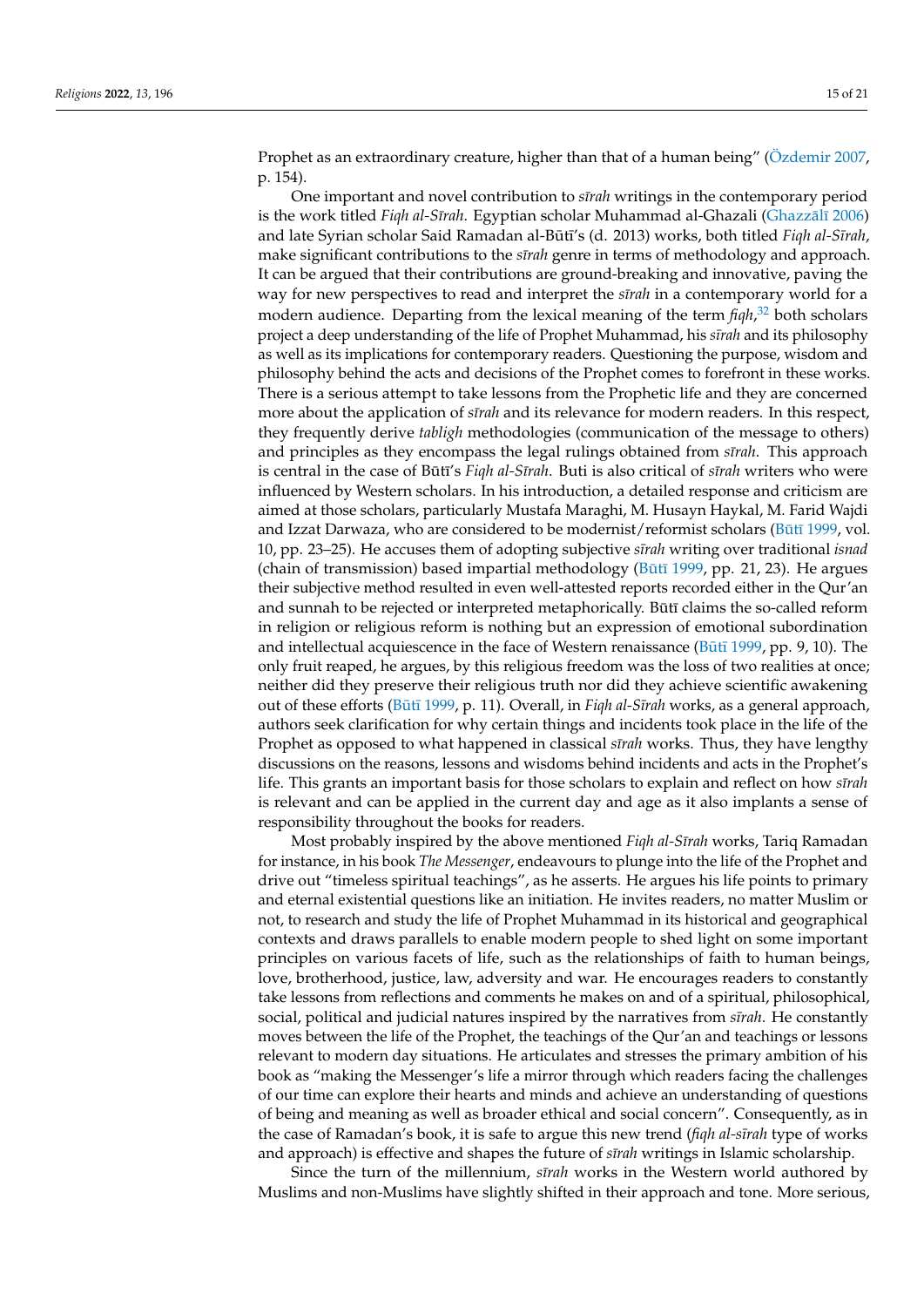<span id="page-15-0"></span>scholarly and a positive approach dominate the emerging literature in Western academia setting aside the works produced by well-known Islamophobes. Works are more focused on different aspects of the Prophet's life rather than complete biographical works, shedding light on various aspects of his life and navigating his contributions to making peaceful and pluralistic societies. In this regard, Juan Cole's work investigates and locates his peaceful attitude amid the clash of civilisations [\(Cole](#page-18-26) [2018\)](#page-18-26). Cole potently captures Prophet Muhammad's consistent peaceful attitude and emphasises the centrality of peace in his life by drawing attention to the Qur'anic revelation he received over 23 years. It is a meticulous and scholarly work that challenges the perennial medieval narrative that portrays the Prophet as a violent warmonger and intolerant persona. John A. Morrow's work, *The Covenants of the Prophet Muhammad with the Christians of the World* [\(Morrow](#page-19-45)  $2013$ ,  $33\%$  $33\%$  gives significant attention to Prophet Muhammad's covenants and his relations with particularly people of the Christian tradition. In a similar realm, Craig Considine in his book *The Humanity of Muhammad: A Christian View* [\(Considine](#page-18-27) [2020\)](#page-18-27) demonstrates Prophet Muhmmad's successful and ground-breaking embracement of religious pluralism, how he envisioned a civic nation, stood for anti-racist behaviours, actively advocated for pursuing knowledge and women's rights. Contrary to mainstream depictions in media and medieval approaches, Considine provides a very different humanistic picture of Prophet Muhammad, which is part of a growing body of literature in modern times. In his just released book, *People of the Book* [\(Considine](#page-18-28) [2021\)](#page-18-28),<sup>[34](#page-17-19)</sup> Considine pursues a careful sociological analysis of the Prophet's life by shedding light on his encounters with the Christians of his time. He highlights the central idea of the Prophet's mission, which is an *ummah* (Muslim nation) that is deeply rooted in his encounters with the people of other faiths on the basis of freedom of religion, conscience, speech as well as interfaith activities. This and similar subject-based *s¯ırah* related research constitute and point to a growing body of literature in modern Western *sīrah* writings that is likely to redefine the relationship with Muslims and followers of other faith traditions.

### <span id="page-15-1"></span>**6. Conclusions**

Due to the centrality of his position in Islam, the life and biography of Prophet Muhammad (*sīrah*) are critical sources to understand and contextualise the Qur'an. Systematic writings about the *s¯ırah* genre are timeless and always relevant. For this reason, *s¯ırah* has been a focal point for studies among Muslim and Western scholars alike for centuries. Extremely polar interpretations of *sīrah* exist in the literature. As can be seen from the above discussed literature, Muslims have documented the Prophet's life starting from as early as the time of the companions and successors in various collections. Early classical *sīrah* works focused on his chronological biography (*sīrah*) and expeditions (*maghāzī*), while other works were dedicated to his physical and moral description *(shama'il)*, proofs of his prophethood and miracles (*dalāil* and *khasāis*). This tradition continued with advancing the methodology and scope of the *sīrah* genre. Alongside this and in subsequent generations, Muslims also penned works primarily approaching his life to find examples to replicate in every aspect of their lives yet interpret differently depending on their background and perception of the Prophet. On the contrary, non-Muslim scholarship, particularly from the medieval period up to the 20th century, have completely different perceptions and it is fair to assert it is overtly negative.

After Enlightenment in the Western world and with the emergence of Muslim modernism the spectrum of Muslim scholars towards *sīrah* has also broadened and varying methodologies exists in the modern literature. Some deal with *sīrah* based merely on narrations received in a chronological order whereas others take certain events and themes as their guide. While some depict him as a supernatural entity emphasising diverse types of transcendental miracles, others reduce him to a "far-sighted leader" like any other human being, completely disregarding the notion of prophethood and revelation.

Overall, it is apparent the spectrum of interpretation in the *s¯ırah* genre is quite broad and competing literature continues to be developed. One novel contribution witnessed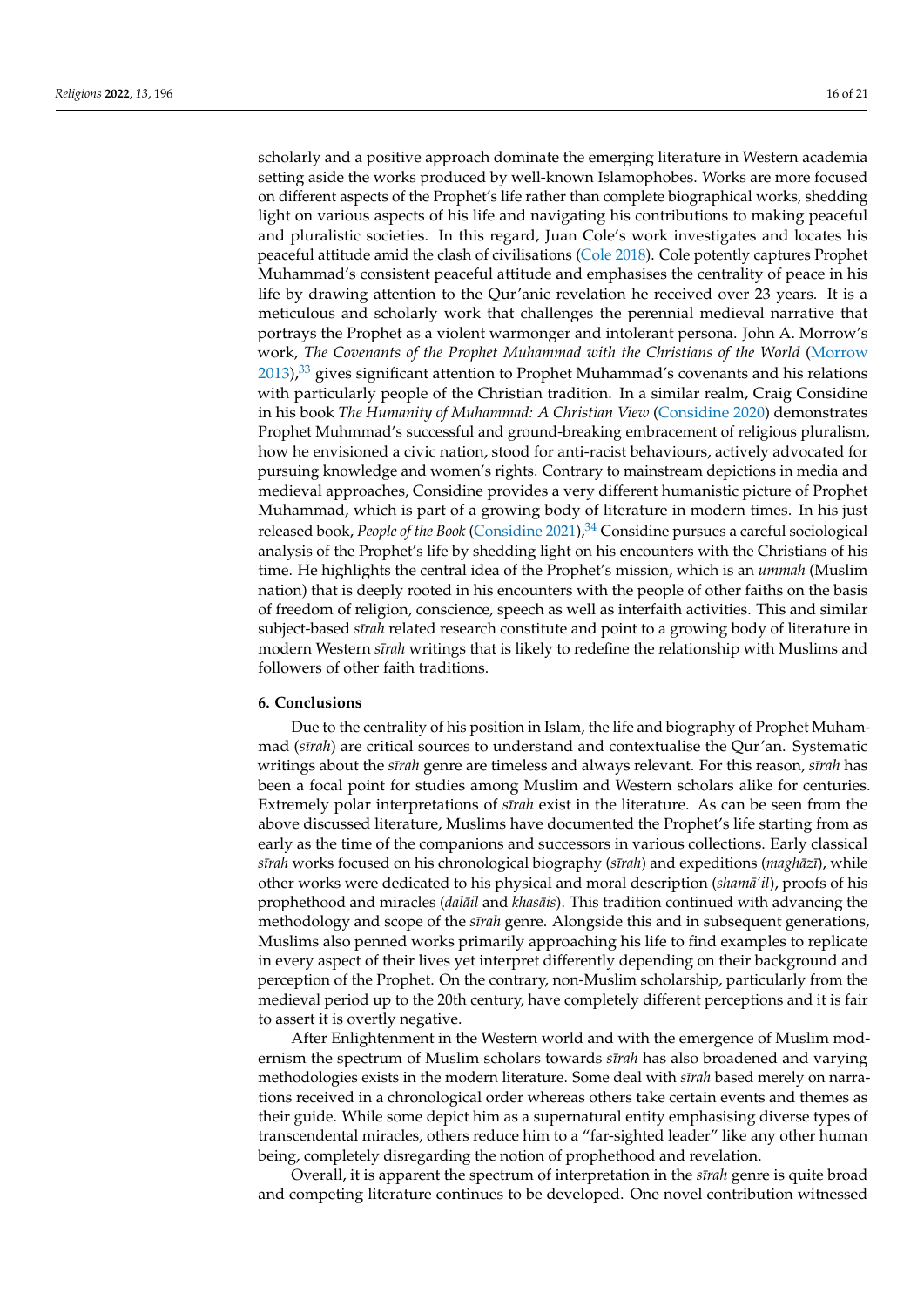in contemporary Muslim scholarship is *Fiqh al-Sīrah* works. These works contributed to the *sīrah* genre in terms of methodology and approach. *Fiqh al-Sīrah* works' contribution is ground-breaking and innovative, paving the way for new perspectives to read and interpret *sīrah* in a contemporary world for a modern audience. On the other hand, non-Muslim scholars' approach has significantly evolved in recent years and resulted in presentation of a more accurate and positive image of the Prophet. It is also evident that works that are tailored and foster relationship between Muslims and other faiths are being produced particularly focusing on the exemplary nature of the Prophet's life in relation to human rights, equality and interfaith activities. These works are likely to lead and shape future *s¯ırah* writings in the Western world and redefine the relationship and interfaith activities between Muslims and other faith traditions.

**Funding:** This research received no external funding.

**Institutional Review Board Statement:** Not applicable.

**Informed Consent Statement:** Not applicable.

**Data Availability Statement:** Not applicable.

**Conflicts of Interest:** The author declares no conflict of interest.

#### **Notes**

- <span id="page-16-0"></span>The term *sīrah* has also been the name given to areas concerning state legislation and books written on this matter, including, in particular, war, hostages and spoils (e.g., al-Siyar al-Kabīr by Muhammad b. Hasan el-Shaybānī). Even though it comprises parts of books on Islamic law, it is beyond the concern of this paper. For the meaning of the word and areas where it is used, see [\(Fayda](#page-19-6) [2009,](#page-19-6) vol. XXXVII, p. 320; [Hinds](#page-19-3) [1998,](#page-19-3) pp. 5–6; [Raven](#page-19-2) [1997,](#page-19-2) p. 660; [Hinds](#page-19-4) [1986,](#page-19-4) pp. 1162–63).
- <span id="page-16-1"></span><sup>[2](#page-0-1)</sup> Hinds states that Wāqidī and Ibn Sa'd have narrowed the meaning of *maghāzī*, where it relates just to the Madīna period. As an example, he even shows that previous *maghāzī* works have dealt with the Khulafa al-Rashidīn period (pp. 8–9); see [\(Hinds](#page-19-4) [1986,](#page-19-4) pp. 1161–62).
- <span id="page-16-2"></span><sup>[3](#page-0-2)</sup> For a counter argument and discussions, see [Rubin](#page-19-46) [\(1995,](#page-19-46) p. 1112; [2007,](#page-19-10) vol. XXIX, footnote 84).
- <span id="page-16-3"></span>[4](#page-0-3) *Sariyya* is the word given to forces where the Prophet appoints one of his own companions as leader; *ghazwah* is the word given where he is part of and leads the forces.
- <span id="page-16-4"></span>[5](#page-0-4)ee [Raven](#page-19-2) [\(1997,](#page-19-2) p. 661) for reasons causing research on *sīrah*.
- <span id="page-16-5"></span><sup>[6](#page-1-0)</sup> This factor has resulted in certain researchers in the modern period, which I will deal with later, proposing and attempting to only write *s¯ırah* concerning the Qur'an. Darwaza's works can be listed under this type. See [Darwaza](#page-18-29) [\(1963,](#page-18-29) [1995\)](#page-18-30).
- <span id="page-16-6"></span>[7](#page-1-1) It is reported that around 50 companions, who hold an important place in the reporting and determination of *hadith*, which are the second most important source of *s¯ırah* and *maghaz¯ ¯ı* after the Qur'an, wrote *hadith* on *sahifah* (epistles) (for their names see [Azami](#page-18-31) [\(2001,](#page-18-31) pp. 34–60)) and some, such as Abd Allah Ibn Abbās, gave lessons on s*īrah* and *maghāzī* in mosques and wrote works on these matters [\(Azami](#page-18-31) [2001,](#page-18-31) pp. 40–42).
- <span id="page-16-7"></span><sup>[8](#page-1-2)</sup> *Ayyām al-Arab* is the term used during the age of ignorance (*jahiliyyah*) and in the early periods of Islam for the wars between Arab tribes. For detailed information see [Ali](#page-18-32) [\(1997,](#page-18-32) vol. XII, pp. 14–16).
- <span id="page-16-8"></span><sup>[9](#page-2-0)</sup> The work of M. Mustafa Azami, which is a narration by Abū al-Asad of the first written *sīrah* by Urwah, collects *maghāzī* narratives [\(Urwah ibn Zubayr](#page-20-12) [1981\)](#page-20-12), but is more a narrative comprising certain topics on this matter, rather than being an independent work on *maghāzī*. In these narratives on Islamic history, which have reached today through various sources, the tone is clear, strong, unexaggerated and plain. See [\(Öz](#page-19-5) [2006,](#page-19-5) pp. 153–54; [Fayda](#page-19-6) [2009,](#page-19-6) p. 321).
- <span id="page-16-9"></span><sup>[10](#page-3-0)</sup> His work has been reconstructed by Muhammad Bakhshīsh, under the title *al-Maghāzī li Musa b. Uqbah*, by collecting the narratives contained in the sources. For detailed information, see [\(Öz](#page-19-5) [2006,](#page-19-5) pp. 246–56).
- <span id="page-16-10"></span><sup>[11](#page-3-1)</sup> Suhayl Zakkār has collected the narratives of Ma'mar in accordance with the 14th chapter of *al-Musannaf* by Abd al-Razzāq al-San'ānī, and published them under the title of *al-Maghāzī al-Nabawiyya* (Abd al-Razzāq al-San'ānī [1981\)](#page-18-33). For detailed information, see [\(Öz](#page-19-5) [2006,](#page-19-5) p. 347).
- <span id="page-16-11"></span><sup>[12](#page-3-2)</sup> For information concerning the book's title, see [\(Fayda](#page-18-34) [1999,](#page-18-34) vol. XX, p. 95; [Öz](#page-19-5) [2006,](#page-19-5) pp. 299–300; [Hinds](#page-19-3) [1998,](#page-19-3) pp. 3–4).
- <span id="page-16-12"></span>[13](#page-4-0) For further details on the Banu Qurayzah incident, see [\(Kirazli](#page-19-47) [2019\)](#page-19-47).
- <span id="page-16-13"></span><sup>[14](#page-4-1)</sup> The first, together with various additions, is an incomplete copy, which Ibn Ishāq had written by Yūnus ibn Bukayr (d. 814), who is accepted as a *sīrah* writer. This copy was published separately by Muhammad Hamīdullah and Suhayl Zakkār, under the title *Sīrah Ibn Ishāq* [\(Öz](#page-19-5) [2006,](#page-19-5) p. 426; [Raven](#page-19-2) [1997,](#page-19-2) p. 661). The second is the book known as *al-Sīra al-Nabawiyya*, narrated by Ziyād ibn Abd Allah al-Bakkāī and written by Ibn Hishām (d. 833), who shortened the famous copy known as Kūfī Baghdādī. Ibn Hishām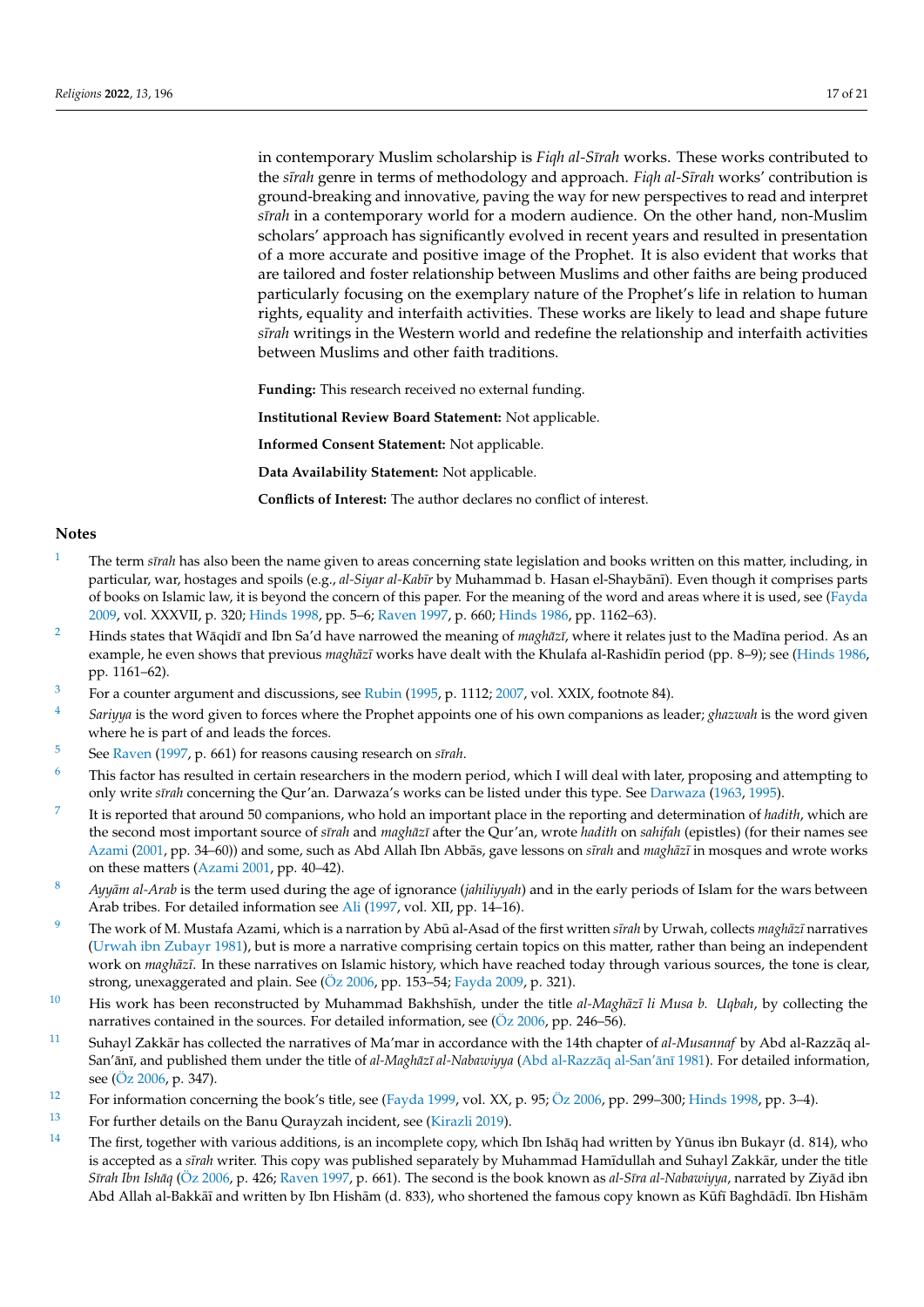made this shortened version on taking into account the criticisms made of Ibn Ishāq, and left out some reports on the *isrā'* īliyyāt, matters that were not contained within the Qur'an nor connected to the Prophet, and the poems that contained obscenities or were written by unknown poets, and made some albeit, few additions, to create this work that is attributed to him. This is a source for later works within the Islamic world and has become famous as the *Sīrah Ibn Hishām* [\(Fayda](#page-19-6) [2009,](#page-19-6) p. 322; [Fayda](#page-18-5) [2001,](#page-18-5) vol. XX, p. 72; [Öz](#page-19-5) [2006,](#page-19-5) pp. 299–303, 430–34; [Raven](#page-19-2) [1997,](#page-19-2) p. 661; [Watt](#page-20-8) [1986,](#page-20-8) vol. III, p. 800).

- <span id="page-17-0"></span> $15$  For detailed information and various opinions on Ibn Ishaq, those who establish his credibility as well as criticisms, see [\(Ibn](#page-19-18) [Sayyid al-Nas](#page-19-18) [1999,](#page-19-18) pp. 54–58; [Ibn Hajar](#page-19-17) [1984,](#page-19-17) vol. 9, pp. 40–46; [Kirazli](#page-19-47) [2019\)](#page-19-47).
- <span id="page-17-1"></span><sup>[16](#page-5-0)</sup> Arguments concerning plagiarism are contained in articles of [Jones](#page-19-48) [\(2007\)](#page-19-48) and [Lecker](#page-19-49) [\(1995,](#page-19-49) chps. 2 and 3).
- <span id="page-17-2"></span> $17$  For these types of books and articles, see [al-Munajjid](#page-18-35) [\(n.d.\)](#page-18-35).
- <span id="page-17-3"></span>[18](#page-8-0) For detailed information on chronological works concerning the life of the Prophet, see [\(Noth](#page-19-33) [1993,](#page-19-33) vol. VII, pp. 360–87; [Görgün](#page-19-34) [2004,](#page-19-34) vol. XXX, pp. 476–78; [Buaben](#page-18-18) [1996;](#page-18-18) Yaşar [2010,](#page-20-5) pp. 78–110; [Sertkaya](#page-20-13) [2016,](#page-20-13) pp. 7–30).
- <span id="page-17-4"></span> $19$  This book, which is said to have been written in the 9th century, was translated into English by Sir William Muir under the title, *The Apology of al-Kindy* [\(Muir](#page-19-50) [1887\)](#page-19-50). However, Muslim scholars believe this book does not belong to him. See [\(Yavuz](#page-20-14) [2002,](#page-20-14) vol. XXVI, pp. 38–39).
- <span id="page-17-5"></span><sup>[20](#page-9-0)</sup> For the motives behind the approach in this period, see pp. 380–81.
- <span id="page-17-6"></span><sup>[21](#page-9-1)</sup> The collected works whose real aim was to gather the refutations of Islam that had been written and place them onto a sound basis is famous today under the title "Toledo-Cluny Collection" [\(Görgün](#page-19-34) [2004,](#page-19-34) p. 476).
- <span id="page-17-7"></span><sup>[22](#page-9-2)</sup> His work is dated 1650 and titled *Specimen Historiae Arabūm Sive Gregorii Abūlttasajji Malatiensis de Qrigine et Moribus ArAbūm Succincta Naratio Oxoniae.*
- <span id="page-17-8"></span>[23](#page-9-3) In the foreword to his translation of the Qur'an in 1734 (*The Koran*), George Sale takes into account the reality of Islam whose existence was for many long years rejected in Europe, and which was denigrated and treated with contempt, by basing his work primarily on Islamic sources, and presented various further positive points of view, but could not obtain any result from this (Yaşar [2010,](#page-20-5) pp. 260–61).
- <span id="page-17-9"></span> $24$  In general, the forewords to translations of the Qur'an that were written in this period included a biography of Prophet Muhammad, as the writer of the Qur'an; these include the translations written by George Sale, Alexander Ross and Maracci.
- <span id="page-17-10"></span><sup>[25](#page-9-5)</sup> While Voltaire does not show Prophet Muhammad in a different way than how he has been portrayed in medieval times, in his famous work titled *Essai sur les Moeurs*, he has depicted the Prophet in a completely different way—as a lawmaker, conqueror and religious leader who can play the biggest role in the world. See (Yaşar [2010,](#page-20-5) p. 87).
- <span id="page-17-11"></span><sup>[26](#page-9-6)</sup> Goethe (1749–1832) researched Prophet Muhammad and praised him in his poetry and unfinished drama. See (Yaşar [2010,](#page-20-5) pp. 92–94; [Ehlert](#page-18-16) [1993,](#page-18-16) pp. 383–84).
- <span id="page-17-12"></span> $27$  According to Watt, even though research from earlier times was interested in the historical personage of the Prophet, maybe it was Carlyle (who with his conference titled "The Hero as Prophet. Mahomet: Islam" was influential in changing the image of the Prophet to a positive one) who discussed the Prophet as an individual who dealt with the problems of people and took an interest in the problems of all mankind, in a sincere, serious and genuine manner, and presented him in this way, taking a very important step towards destroying the belief in the medieval ages that Muhammad was the biggest enemy and trying to replace this with a real portrait of the Prophet. See [\(Buaben](#page-18-18) [1996,](#page-18-18) pp. 177, 185).
- <span id="page-17-13"></span>[28](#page-11-0) Shacht has widened Goldziher's theory that *hadith* were made up as a result of political developments in the second century of *hijra*, in a way that included *s¯ırah*.
- <span id="page-17-14"></span><sup>[29](#page-11-1)</sup> For the fundamental errors made in this study, see [\(Robinson](#page-19-51) [2003,](#page-19-51) chp. 3).
- <span id="page-17-15"></span>[30](#page-11-2) The crux of his thesis and main premise for his arguments is the term *mu'minun* (believers), which is used almost a thousand times in the Qur'an in reference to the original community encountered by Prophet Muhammad, as opposed to Muslims (*muslimun*), which is far less frequently used. Often the Qur'an appeals to Muhammad and his followers as a community of believers rather than that of Muslims.
- <span id="page-17-16"></span> $31$  Donner asserts the Islam we know today to a large extent is an Umayyad version.
- <span id="page-17-17"></span><sup>[32](#page-14-0)</sup> *Figh*, lexically, means to know, understand and comprehend something deeply, understanding the ultimate meaning and purpose of something. Thus, it bears a meaning of deep understanding of religious knowledge and comprehension; deep understanding of its sources particularly the Qur'an and Sunnah. (M. Fuad Abd al-Baqi, *al-Mu'jam*, f-q-h).
- <span id="page-17-18"></span>[33](#page-15-0) Morrow's research on covenants attracted serious attention among Western scholars and paved the way for more works to be produced. See, for instance [\(Morrow](#page-19-52) [2019;](#page-19-52) El-Wakīl [2016,](#page-18-36) [2017,](#page-18-37) [2019\)](#page-18-38).
- <span id="page-17-19"></span> $34$  Craig also authored an article on the covenants of the Prophet. See [\(Considine](#page-18-39) [2016\)](#page-18-39).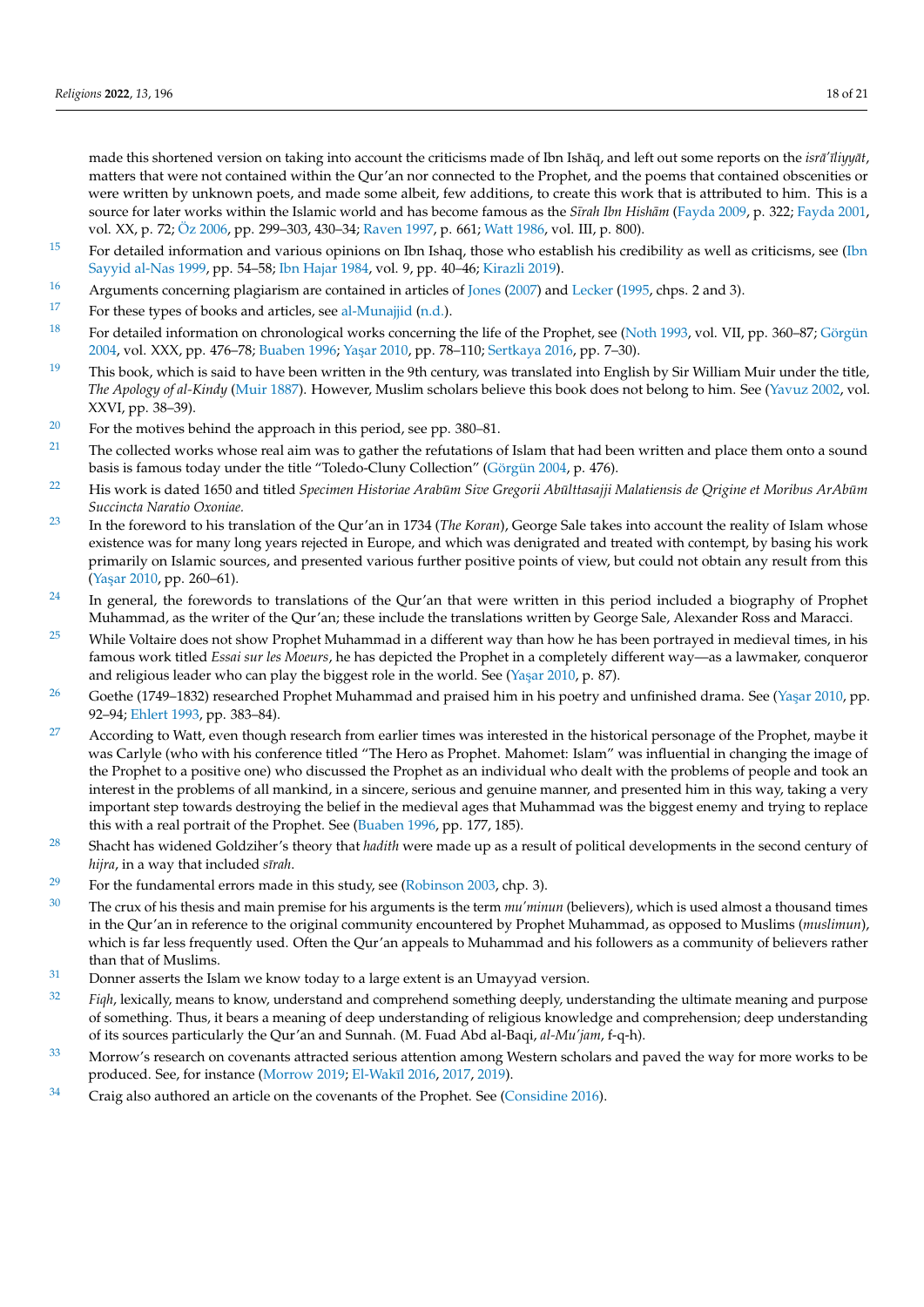#### **References**

## Primary Sources

- al-Tabarī, Ibn Jarīr. n.d. *Tarīkh al-Umam wa al-Mulūk*. Cairo: Dār al-Maarif.
- Higgins, Godfrey. 1982. An Apology for the Life and Character of the Celebrated Prophet of Arabia Called Mohamed or Illustrious. London: n.p.
- Ibn Hibbān, Abū Hātim. 1971. al-Sīra al-Nabawiyya wa Akhbār al-Khulafā. Beirut: Muassasa al-Kutub al-Thaqafiya. Sale, George. 1734. *The Koran.* London: n.p.

#### Secondary Sources

<span id="page-18-33"></span>Abd al-Razzāq al-San'ānī. 1981. *al-Maghāzī al-Nabawiyya*. Damascus: n.p.

- <span id="page-18-2"></span>Albayrak, Ismail. 2012. Reading the Bible in the Light of Muslim Sources: From *Isra'iliyyat* to *Islâmiyyât*. *Journal of Islam and Muslim-Christian Relations* 23: 113–27. [\[CrossRef\]](http://doi.org/10.1080/09596410.2012.655062)
- <span id="page-18-32"></span>Ali, Muhammad Mohar. 1997. *Sirat al-Nabi and the Orientalists*. Medinah: King Fahd Complex.
- <span id="page-18-6"></span>al-Halabī, Būrhān al-Dīn. 1980. *Insan al-Uyūn fī Sīra al-Amīn al-Ma'mūn (al-Sīra al-Halabiyya)*. Beirut: Dār al-Ma'rifat.
- <span id="page-18-35"></span>al-Munajjid, Salah al-Dīn. n.d. *Mu'jam ma Ullifa 'an Rasul Allah*. Cairo: Dār Qādī 'Iyad.
- <span id="page-18-14"></span>al-Shāmī, Shams al-Dīn. 1993. *Subul al-Hudā wa al-Rashād fī Sīrat Khayr al-'Ibād*. Edited by Âdil Muhammad. Beirut: Dār al-Kutub al-Ilmiyya.
- <span id="page-18-12"></span>al-Tirmidhī. 1996. *Kitāb al-Shamā'il an-Nabawiyya*. Edited by Fawwād Ahmad Zumarlī. Beirut: Dār al-Kitāb al-Arabī.

<span id="page-18-4"></span>al-Zayid, Samira. 1995. Mukhtasar al-Jāmi' fi al-Sīrah al-Nabawiyya. Dimashq: al-Maktaba al-Ilmiyyah.

- <span id="page-18-15"></span>al-Zurqānī, Muhammad ibn Abd al-Baqī. 1996. *Sharh alā al-Mawāhīb al-Ladunniyya*. Edited by Muhammad Abd al-Azīz Khālidī. Beirut: Dar al-Kutūb al-Ilmiyah.
- <span id="page-18-24"></span>Apak, Adem. 2004. "Muhammed Hamidullah'ın Siyer ˙Ilmine Katkıları". *Uluda ˘g Üniversitesi ˙Ilahiyat Fakültesi Dergisi* 13: 50–68.
- <span id="page-18-3"></span>Arafat, W. N. 1976. New Light on the Story of Banū Qurayza and the Jews of Medina. *The Journal of the Royal Asiatic Society of Great Britain and Ireland* 2: 100–7. [\[CrossRef\]](http://doi.org/10.1017/S0035869X00133349)
- <span id="page-18-21"></span>Armstrong, Karen. 1991. *Muhammad, A Western Attempt to Understand Islam*. London: Orion.
- <span id="page-18-22"></span>Armstrong, Karen. 2002. *Islam: A Short History*. New York: Random House.
- <span id="page-18-23"></span>Armstrong, Karen. 2007. *Muhammad, A Prophet for Our Time*. New York: Harper One.
- <span id="page-18-31"></span>Azami, Muhammad Mustafa. 2001. *Studies in Early Hadith Literature: With a Critical Edition of Some Early Texts*. Chicago: American Trust Publications.
- <span id="page-18-7"></span>Balādhūrī, Ahmad. 1403. *Futuh al-Buldan*. Beirut: Dār al-Kutub al-Ilmiyya.
- <span id="page-18-8"></span>Balādhūrī, Ahmad. 1959. *Ansāb al-Ashrāf*. Cairo: Dār al-Ma'rifah.
- <span id="page-18-13"></span>Bayhāqī, Abū Bakr. 1985. *Dalāil al-Nubuwwa*. Beirut: Dār al-Kutūb al-Ilmiyya.
- <span id="page-18-18"></span>Buaben, Jabal Muhammad. 1996. *Image of the Prophet Muhammad in the West, A Study of Muir, Margoliouth and Watt*. Leicester: The Islamic Foundation.
- <span id="page-18-10"></span>Buhl, Frants, and Alford T. Welch. 1993. Muhammad. In *Encyclopedia of Islam*, 2nd ed. Leiden: Brill.
- <span id="page-18-0"></span>Bukhārī. 2008. *Sahīh al-Bukhārī*. Beirut: Dār al-Marifah.
- <span id="page-18-25"></span>Būtī, Said Ramadan. 1999. *Fiqh al-Sīrah*. Cairo: Dar al-Salam.
- <span id="page-18-17"></span>Carlyle, Thomas. 1849. *On Heroes, Hero Worship and the Heroic in History*. New York: John Wiley.
- <span id="page-18-1"></span>Cirit, Hasan. 2001. Kussas. In *Türkiye Diyanet Vakfı ˙Islam Ansiklopedisi*. Istanbul: Diyanet Vakfı.
- <span id="page-18-26"></span>Cole, Juan. 2018. *Muhammad: Prophet of Peace Amid the Clash of Empires*. New York: Nation Books.
- <span id="page-18-39"></span>Considine, Craig. 2016. Religious Pluralism and Civic Rights in a "Muslim Nation": An Analysis of Prophet Muhammad's Covenants with Christians. *Religions* 7: 15. [\[CrossRef\]](http://doi.org/10.3390/rel7020015)
- <span id="page-18-27"></span>Considine, Craig. 2020. *The Humanity of Muhammad: A Christian View*. New Jersey: Blue Dome Press.
- <span id="page-18-28"></span>Considine, Craig. 2021. *People of the Book: Prophet Muhammad's Encounters with Christians*. London: Hurst Publishers.
- <span id="page-18-20"></span>Cook, Michael, and Patricia Crone. 1977. *Hagarism: The Making of the Islamic World*. Cambridge: Cambridge University Press.
- <span id="page-18-29"></span>Darwaza, Izzat. 1963. *Asr al-Nabī va Bi'atuhu Qabla al-Bi'thah*. Beirut: Dar al-Yaqdat al-Arabiyya.
- <span id="page-18-30"></span>Darwaza, Izzat. 1995. *Kur'an'a Göre Hz. Muhammed'in Hayatı*. Translated by Mehmet Yolcu. Istanbul: Yöneliş.
- <span id="page-18-11"></span><span id="page-18-9"></span>Dhahabī, Shams al-Dīn. 1413. *Siyar al-A'lām an-Nubāla*. Beirut: Muassasa al-Risalah.
- Diyarbakrī. n.d. *Tārīkh al-Khamīs fī Ahwāl al-Anfas al-Nafīs*. Beirut: Muassasa Sha'ban.
- <span id="page-18-19"></span>Donner, Fred. 2010. *Muhammad and the Believers: At the Origins of Islam*. London: Belknap Press.
- <span id="page-18-16"></span>Ehlert, Trude. 1993. Muhammad. In *Encyclopedia of Islam*, 2nd ed. Leiden: Brill.
- <span id="page-18-36"></span>El-Wakīl, Ahmed. 2016. The Prophet's Treaty with the Christians of Najrān: An Analytical Study to Determine the Authenticity of the Covenants. *Journal of Islāmic Studies* 27: 1-83. [\[CrossRef\]](http://doi.org/10.1093/jis/etw027)
- <span id="page-18-37"></span>El-Wakīl, Ahmed. 2017. Searching for the Covenants: Identifying Authentic Documents of the Prophet Based on Scribal Conventions and Textual Analysis. Master's thesis, Hamad Bin Khalifa University, Doha, Qatar.
- <span id="page-18-38"></span>El-Wakīl, Ahmed. 2019. Whoever Harms a Dhimmī I Shall Be His Foe on the Day of Judgment: An Investigation into an Authentic Prophetic Tradition and Its Origins from the Covenants. *Religions* 10: 516. [\[CrossRef\]](http://doi.org/10.3390/rel10090516)
- <span id="page-18-34"></span>Fayda, Mustafa. 1999. ˙Ibn ˙Ishak. In *Türkiye Diyanet Vakfı ˙Islam Ansiklopedisi*. Istanbul: Diyanet Vakfı.
- <span id="page-18-5"></span>Fayda, Mustafa. 2001. ˙Ibn Sa'd. In *Türkiye Diyanet Vakfı ˙Islam Ansiklopedisi*. Istanbul: Diyanet Vakfı.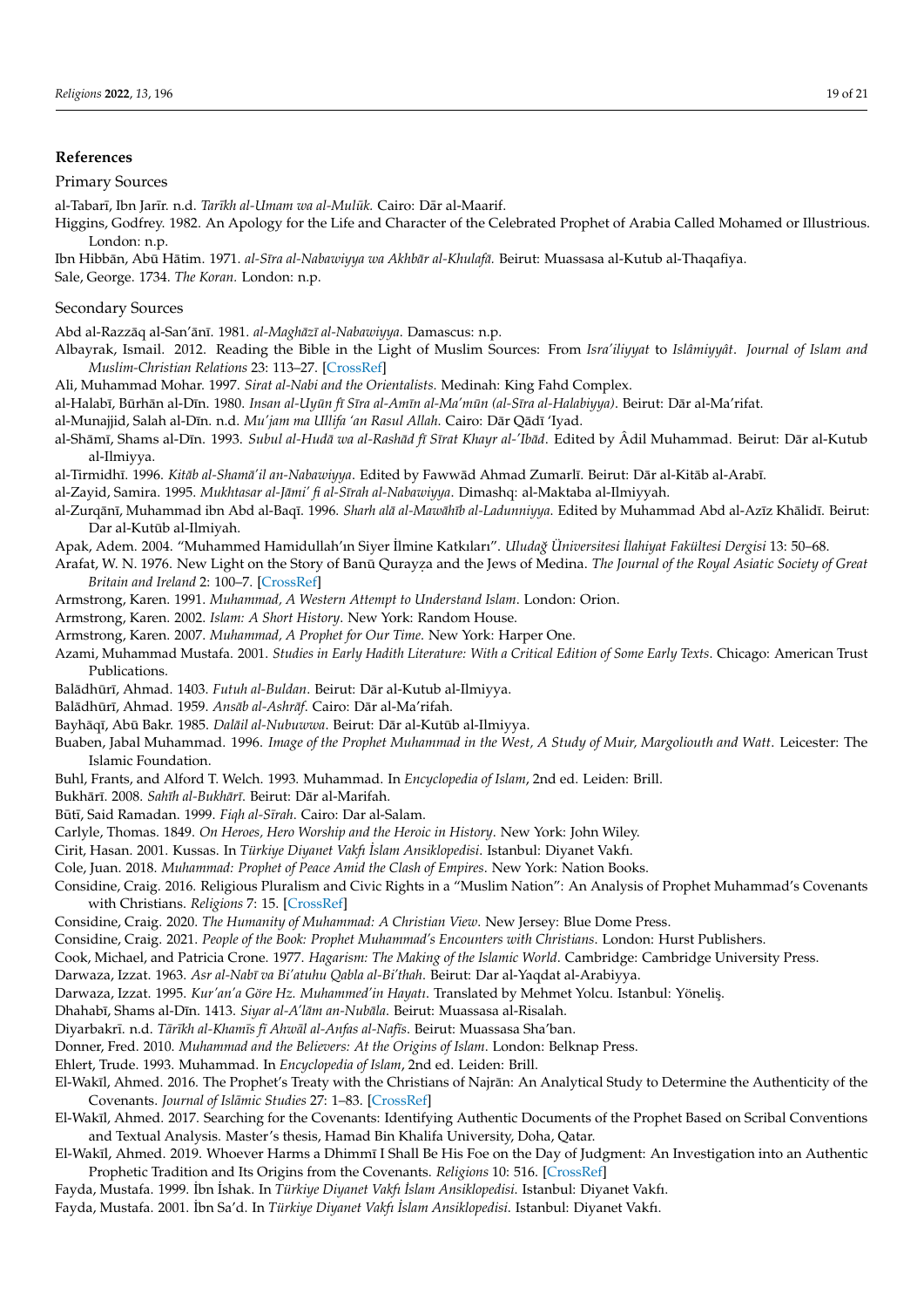<span id="page-19-44"></span><span id="page-19-43"></span><span id="page-19-42"></span><span id="page-19-41"></span><span id="page-19-35"></span><span id="page-19-34"></span><span id="page-19-31"></span><span id="page-19-29"></span><span id="page-19-28"></span><span id="page-19-27"></span><span id="page-19-26"></span><span id="page-19-24"></span><span id="page-19-23"></span><span id="page-19-22"></span><span id="page-19-18"></span><span id="page-19-17"></span><span id="page-19-14"></span><span id="page-19-13"></span><span id="page-19-11"></span><span id="page-19-9"></span><span id="page-19-8"></span><span id="page-19-7"></span><span id="page-19-6"></span><span id="page-19-4"></span><span id="page-19-3"></span><span id="page-19-0"></span>Fayda, Mustafa. 2009. Siyer ve Megazi. In *Türkiye Diyanet Vakfı ˙Islam Ansiklopedisi*. Istanbul: Diyanet Vakfı. Ghazzālī, Muhammed. 2006. *Fiqh al-Sīrah*. Damascus: Dar al-Qalam. Görgün, Hilal. 2004. Muhammad. In *Türkiye Diyanet Vakfı ˙Islam Ansiklopedisi*. Istanbul: Diyanet Vakfı. Ham¯ıdullah, Muhammed. 1979. *Le Prophete de I'Islam*. Paris: Vrin. Ham¯ıdullah, Muhammed. 2001. *Islam Peygamberi*. Translated by Mehmet Yazgan. Istanbul: Beyan. Haykal, Muhammad Husayn. 2009. *Hayatu Muhammad ¯* . Beirut: al-Maktabah al-Asriyya. Hinds, Martin. 1986. al-Maghāzī. In *Encyclopedia of Islam*, 2nd ed. Leiden: Brill. Hinds, Martin. 1998. 'Maghāzī' and 'Sīra' in Early Islamic Scholarship. In *The Life of Muhammad*. Edited by Uri Rubin. Aldershot: Ashgate. Horovitz, Joseph. 2002. *The Earliest Biographies of the Prophet and Their Authors*. Princeton: Darwin Press. Hottinger, Johann Heinrich. 1651. *Historie Orientalis*. Zurich: Joh. Jacobus Bodmerus. Ibn Abd al-Barr. 1412. *al-Istī'āb fī Ma'rifat al-Ashāb*. Beirut: Dār al-Jīl. Ibn al-Athīr, Iz al-Dīn '. 1970. *Usd al-Ghaba fī Ma'rifa al-Sahaba*. Cairo: Dār al-Sha'b. Ibn al-Jawzī, Abū al-Faraj. 1966. al-Wafā bi Ahwāl al-Mustafā. Edited by Mustafa Abd al-Wāhid. Cairo: n.p. Ibn Hazm. 1971. *Javāmi' al-Sīra*. Edited by Ihsan Abbas. Cairo: Dār al-Maārif. Ibn Hajar, al-Askalani. 1984. *Tahdib al-Tahdib*. Beirut: Dar al-Fikr. Ibn Hishām. 2006. al-Sīra al-Nabawiyya. Cairo: Dār al-Hadith. Ibn Ishāq. 1981. *Sīrat Ibn Ishāq*. Edited by Muhammad Hamīdullah. Konya: al-Waqf li Khidamāt al-Khayriyya. Ibn Kathīr, Abū al-Fidā. 1976. al-Sīra al-Nabawiyya. Beirut: Dār al-Ma'rifa. Ibn Khaldun. 1992. *Kitāb al-'Ibar*. Beirut: Dār al-Kutub al-Ilmiyya. Ibn Kathīr, Abū al-Fidā. n.d. al-Bidāya wa al-Nihāya. Beirut: Dār al-Maārif. Ibn Manzūr. 1990. Lisân al-Arab. Beirut: Dâr al-Sadr. Ibn Qayyim al-Jawziyya. 1981. *Zād al-Maād fī Hady al-Khayr al-'Ibad*. Beirut: Muassasa al-Risāla. Ibn Sayyid al-Nas. 1999. *Uyun al-Athar fi Funun al-Maghāzī wa al-Shama'il wa al-Siyar*. Madina: Dar Thurath. Ibn Sa'd, Abū Abd Allah Muhammad. 2001. al-Tabaqāt al-Kubrā. Cairo: Maktabah Khanci. Ibn Sayyid al-Nas, Ab ¯ u al-Fath. n.d. ¯ *Uyun al-Atharf ¯ ¯ı Funun al-Magh ¯ az¯ ¯ı wa al-Shama'il wa al-Siyar ¯* . Beirut: Dar al-Afaq al-Jad ¯ ¯ıdah. Isfahānī, Abū Nuaym. 1977. Dalāil al-Nubuwwa. Halab: Dar al-Wai. Iyad, Qādī. 1970. *al-Shifa' bi Ta'rīf Huqūq al-Mustafa*. Edited by Sayyid Ahmad Sakr. Cairo: Dâr al-Turās. Jones, J. M. B. 1986. Ibn Ishāk. In *Encyclopedia of Islam*, 2nd ed. Leiden: Brill. Jones, J. M. B. 2007. Ibn Ishāq and al-Wāqidī: The Dream of Atīka and the Raid to Nakhla in Relation to the Charge of Plagiarism. In *The Life of Muhammad*. Edited by Uri Rubin. Burlington: Ashgate. Khalīfa ibn Khayyāt. 1993. al-Tārīkh. Edited by Suhayl Zakkār. Beirut: Dār al-Fikr. Kirazli, Sadik. 2019. Re-Examining the Story of the Banū Qurayzah Jews in Medina with Reference to the Account of Ibn Ishāq. *Australian Journal of Islamic Studies* 4: 1. Kister, Meir J. 1983. The Sīrah Literature. In *The Cambridge History of Arabic Literature*. Cambridge: Cambridge University Press. Lecker, Michael. 1995. Wāqidī's Account on the Status of the Jews of Medina: A Study of Combined Report. In *The Eye of the Beholder: The Life of Muhammad as Viewed by the Early Muslims*. Edited by Uri Rubin. Princeton: Darwin Press. Lecker, Michael. 2002. al-Zuhrī. In *Encyclopedia of Islam*, 2nd ed. Leiden: Brill. Leder, S. 2002. al-Wākidī. In *Encyclopedia of Islam*, 2nd ed. Leiden: Brill. Maqrīdhī, Abū Muhammad. 1999. *Imtā al-Asma' bimā li al-Rasūl min al-Abnā wa al-Ahwal wa al-Hafadah wa al-Metā'*. Beirut: Dar al-Kutub Ilmiyyah. Margoliouth, David Samuel. 1905. *Muhammad and the Rise of Islam*. New York: G.P. Putnam, London: The Knickerbocker Press. Morrow, John A. 2013. *The Covenants of the Prophet Muhammad with the Christians of the World*. Brooklyn: Angelico Press. Morrow, John A. 2019. The Covenants of the Prophet and the Subject of Succession. *Religions* 10: 593. [\[CrossRef\]](http://doi.org/10.3390/rel10110593) Muir, William. 1856. *The Life of Mohammed from Original Sources*. London: Smith Elderand Co. Muir, William. 1887. *The Apology of al-Kindy*, 2nd ed. London: Society for Promoting Christian Knowledge. Noth, A. 1993. Muhammad. In *Encyclopaedia of Islam*, 2nd ed. Leiden: Brill. Öz, Saban. 2006. *İlk Siyer Kaynakları ve Müellifleri*. Ankara: Ankara Universitesi Ilahiyat Fakultesi. Özdemir, Mehmet. 2007. Siyer Yazıcılığı Üzerine. *Milel ve Nihal* 4: 129–62. Prideaux, Humphrey. 1723. *The True Nature of Imposture Fully Displayed in the Life of Mahomet*, 8th ed. London: n.p. Raven, W. 1997. Sīra. In *Encyclopaedia of Islam*, 2nd ed. Leiden: Brill. Rāzī, Muhammad ibn Abī Bakr. 1995. *Mukhtār al-Sıhāh*. Edited by Muhammad Khātir. Beirut: Maktabah Lubnan.

<span id="page-19-52"></span><span id="page-19-51"></span><span id="page-19-50"></span><span id="page-19-49"></span><span id="page-19-48"></span><span id="page-19-47"></span><span id="page-19-45"></span><span id="page-19-38"></span><span id="page-19-37"></span><span id="page-19-36"></span><span id="page-19-33"></span><span id="page-19-32"></span><span id="page-19-30"></span><span id="page-19-25"></span><span id="page-19-21"></span><span id="page-19-20"></span><span id="page-19-16"></span><span id="page-19-15"></span><span id="page-19-12"></span><span id="page-19-5"></span><span id="page-19-2"></span><span id="page-19-1"></span>Robinson, Neal. 2003. *Discovering the Qur'an, A Contemporary Approach to a Veiled Text*, 2nd ed. Washington: Georgetown University Press.

<span id="page-19-46"></span><span id="page-19-10"></span>Rubin, Uri. 1995. *The Eye of the Beholder: The Life of Muhammad as Viewed by the Early Muslims*. Princeton: Darwin Press.

Rubin, Uri. 2007. *The Formation of Classical Islamic World IV: The Life of Muhammad*. Burlington: Ashgate.

<span id="page-19-39"></span><span id="page-19-19"></span>Salahi, Adil. 2012. *Muhammad: Man and Prophet*. Leicestershire: The Islamic Foundation.

<span id="page-19-40"></span>Shiblī, Nu'māni. 1978. Sīrat al-Nabī. Translated by Ömer Rida Doğrul. Buyuk Islam Tarihi: Asri Saadet, Istanbul: Eser Pub. Shiblī, Nu'māni. 2006a. Peygamberimiz'in Risaleti ve Şahsiyeti. Translated by Ahmet Karataş. Istanbul: Timaş Yayınları.